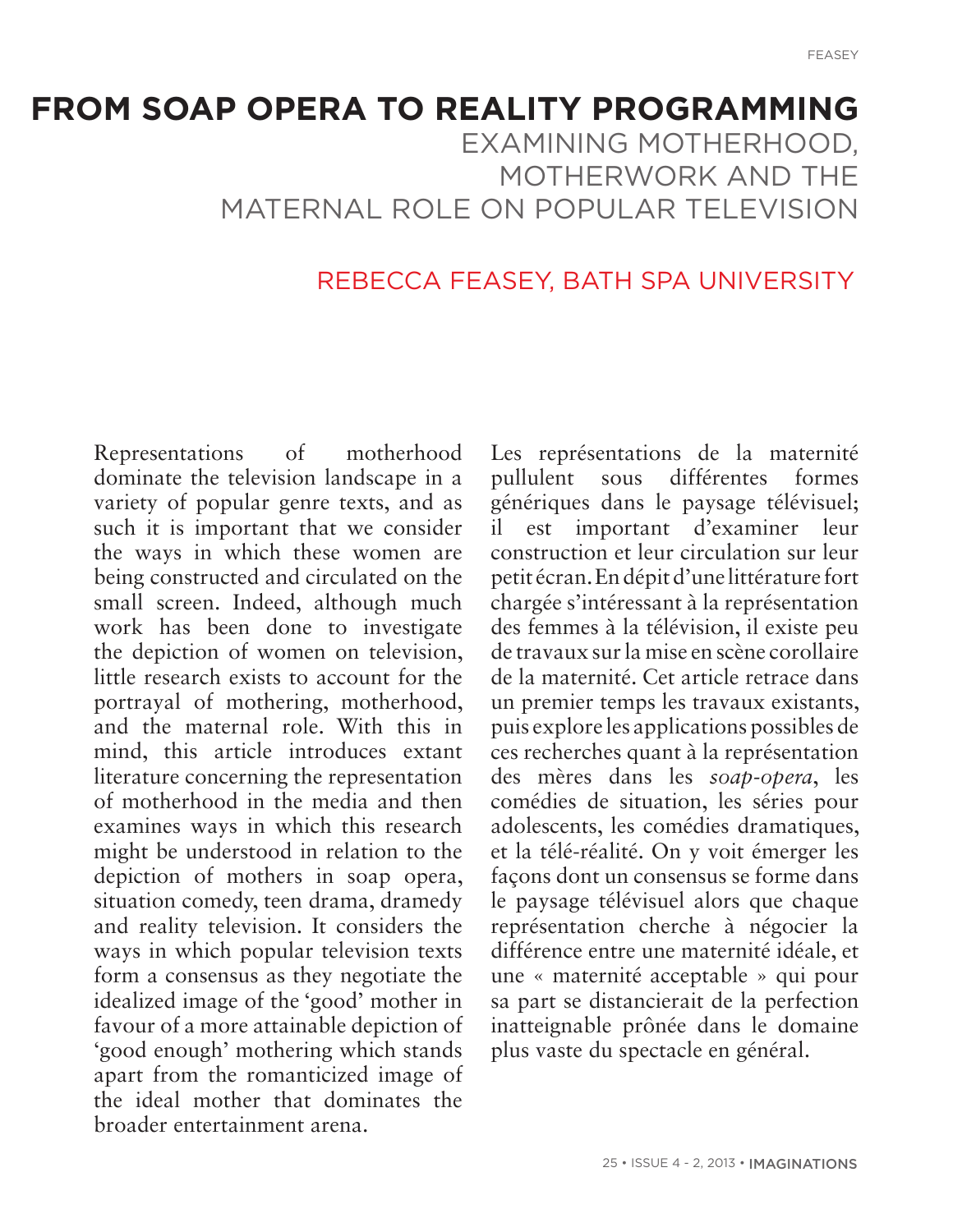### **Introduction**

Women make up 52 per cent of the world's population, and yet men continue to outnumber women on the domestic medium of television by two-to-one. Moreover, when women are seen on screen they are seldom seen in positions of power, authority, experience, or maturity (Thorpe). It is no surprise then that extant literature from such fields as feminist television criticism, media communications, and gender studies deem it crucial to explore those representations of feminism and femininity that exist in contemporary popular programming. However, although much of the work to date seeks to investigate the depiction of women on television, little exists to account for the portrayal of mothering, motherhood, and the maternal role. Even though motherhood has developed as a central issue in feminist scholarship, as evidenced in the wealth of texts committed to exploring mothering practices—in relation to sexuality (Ferguson), peace (Ruddick 2007), disability (Thomas), globalisation (Cheng), work (Gatrell), and health (Clark)—these texts do little to account for the portrayals of motherwork presented on television. Yet the maternal figure is portrayed in a wide range of television texts; these cut across genres and are scheduled at different points for a variety of audiences. Closer examination of these representations in a broader consideration of the maternal role remains a valid pursuit, justifying further attention within the growing field of motherhood studies.

Although this article seeks to introduce and examine a number of popular television genres in order to consider the ways in which they adhere to or debunk the ideology of intensive mothering, readers will no doubt question the inclusion of some television categories and the exclusion of others. I look to justify my choice of case studies by stating that the genres introduced here depict women as mothers and appeal to this same demographic. Moreover, this article chooses to work across the televisual genre spectrum since this is akin to what viewers do and how audiences engage with the small screen. This work does not and cannot offer an exhaustive overview of the history of each genre or the minutia of each representation, but rather, it stands as a broad introduction to existing representations of motherhood as they exist on the small screen. It is my hope that the genres presented here will act as the first point of entry for a reader who will then look to unmask ways in which those themes, theories, and representations are also evident in a broader range of texts, be they in the UK or the US, daytime or primetime, long running or pilot programmes. I argue that contemporary popular programming presents a myriad of strained and struggling maternal figures, which appear in stark contrast to the ideology of intensive mothering, but which constitutes a relief considering the demands inherent in wider entertainment

Extant literature argues that a serene and selfless image of 'good' motherhood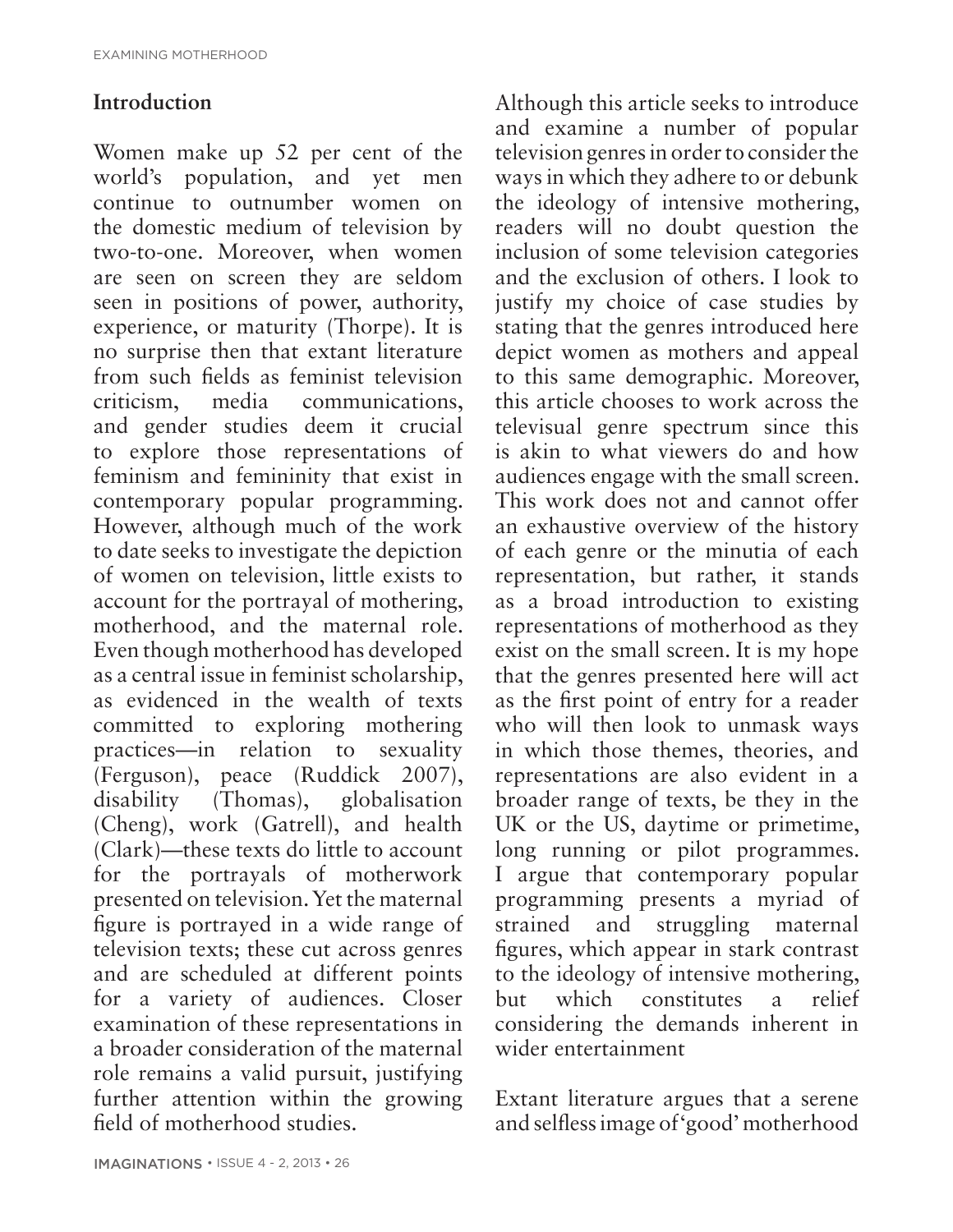dominates the cultural landscape, and women today are struggling to live up to this. Given that television is so pervasive, its role in circulating this image can be reasonably assumed. It is therefore important to look at the representations of motherhood on contemporary television programming and consider the ways in which popular texts either adhere to the image of the intensive mother or negotiate such motherhood practices in favour of a more attainable depiction of 'good enough' mothering. This article will introduce extant literature concerning the representation of motherhood in the media before looking at the ways in which this research might be understood in relation to the depiction of mothers in a wide range of popular television genres such as soap opera, situation comedy, teen drama, dramedy, and reality television. It is my point that these television genres can be seen to form a consensus in the ways in which they present mothers struggling to construct and maintain appropriate mothering behaviors. Although one might choose to critique such texts for deriding those mothers that dominate the small screen, I suggest that the sheer volume, scope, and reach of such struggling maternal figures goes some way towards exposing the expectations of a 'good' mother as a romanticised myth that women are purportedly striving to emulate. This analysis is crucial, not because such representations are an accurate reflection of reality, but because they have the power and scope to foreground culturally accepted familial relations and define maternal

norms and mores for the contemporary audience.

#### **The 'good' mother myth**

A myriad of research from within the fields of motherhood studies and feminist media criticism informs us that the 'good' mother is a woman who, even during pregnancy, observes appropriate codes of style, appearance, attractiveness, selflessness, and serenity (Pitt). The ideology of intensive mothering suggests that after the baby is delivered, this woman takes sole responsibility for the care of her children; she is fully responsible for their emotional development and intellectual growth (Green 33). Most importantly however, she is a full time mother who is always present in the lives of her children (young and old), she remains home to cook for them after school, and if she works outside of the home she organises such responsibilities around their needs (Chase and Rogers 30). Deborah Borisoff makes the point that in order for mothers to adhere to this maternal image, mothers, and only mothers, must supervise each childhood activity. They must lovingly prepare nutritious meals, review and reward every school assignment, seek out educationally and culturally appropriate entertainment whilst maintaining a beautiful home and a successful marriage (7). This 'good' mother finds this intensive maternal role to be natural, satisfying, fulfilling, and meaningful; she feels no sense of loss or sacrifice at her own lack of freedom, friendships, financial independence,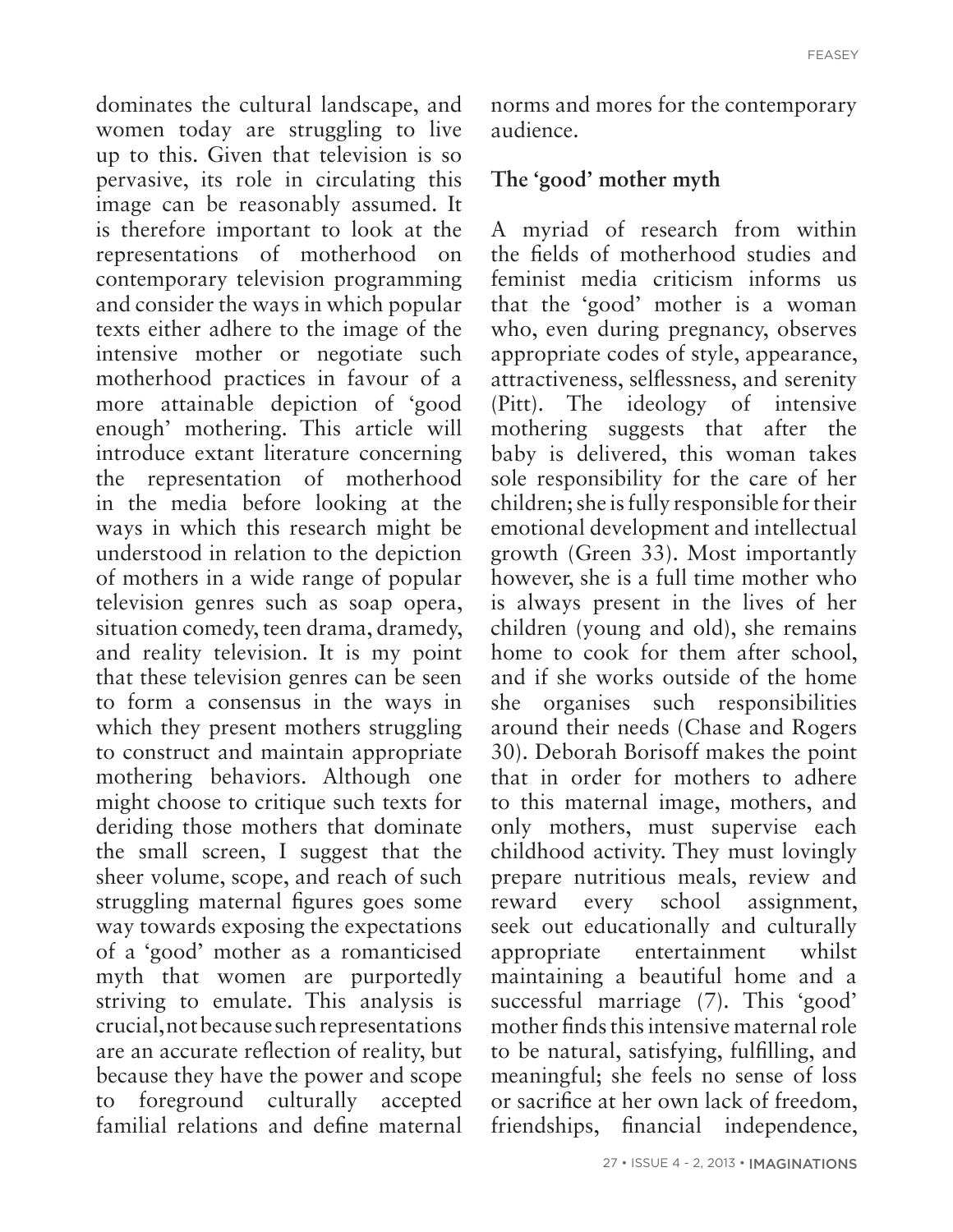EXAMINING MOTHERHOOD

or intellectual stimulation (Green 33). The concern here is neither that a new mother might want to sacrifice her own wishes for her newborn's welfare nor that she seeks to provide an exhaustive range of educational play dates and activities. Rather, if a woman does not emulate this image then "she risks the accusation of being a bad mother" (qtd. in Wolf 50).

If one considers that myths function to regulate society, then it is worth noting that the 'good' mother myth emerged in response to women's growing "social and economic independence: increased labour participation, entry into traditionally male areas of work, rise in female-initiated divorces, growth in female-headed households, and improved education" (O'Reilly, *Mother Outlaws* 10). While women were making social, sexual, financial, and political progress, this maternal backlash developed to ensure that "women would forever feel inadequate as mothers [and to make certain that] work and motherhood would be forever seen as in conflict and incompatible" (O'Reilly, *Mother Outlaws* 10). In short, the ideology of intensive mothering serves as a discourse that attempts to return women to their earlier domestic place on the back of the second wave and postfeminist agenda. Since the ideology of intensive mothering presents mothers as effective consumers whilst giving them the sole responsibility of childcare without financial recompense for their labour, patriarchal society remains the chief beneficiary of traditional gender role assignments and the 'good' mother

myth. One might extend this argument by suggesting that the whole of society stands to lose if women's feelings of maternal inadequacy continue to be perpetuated. After all, the burden of welfare states are increased with rising numbers of stay-at-home mothers who have internalized the ideology of intensive mothering demanded of the 'good' mother.

The contemporary media environment is saturated by idealised and conservative images of selfless and satisfied 'good' mothers who conform to the ideology of intensive mothering. Susan Douglas informs us that the landscape "is crammed with impossible expectations … dominated by images of upper-middle-class moms, both real and fictional, who "have it all" with little sacrifice, counterposed by upper-middle-class women who have fled the fast track for the comforts of domesticity" (285). More recently, the seminal work of Douglas and Michaels informs us that films, radio and advertising, print, broadcast news, and the magazine sector raise "the bar, year by year, of the standards of good motherhood while singling out and condemning those we were supposed to see as dreadful mothers" (14). These authors describe the 'good' mother, who saturates the popular media environment, as being selfless, serene, slim, and spontaneous and above all else, satisfied by her maternal role (Douglas and Michaels 110-39). So too, Kitzinger makes the point that entertainment texts "bombard" women with advice about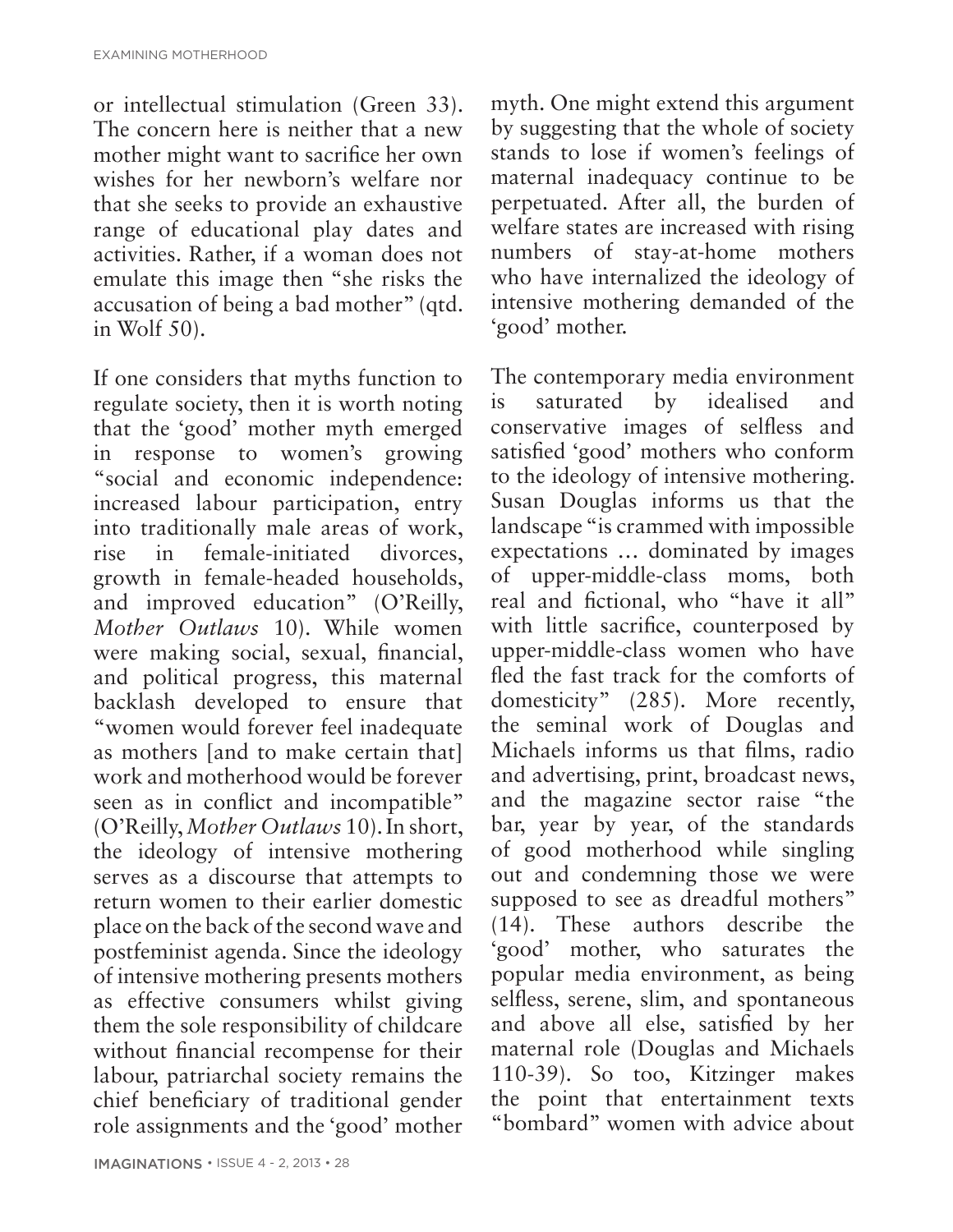FEASEY

how to construct and maintain socially appropriate motherhood practices, be it tips on health, relationships, surface appearances, or maternal practices (qtd. in Maushart 464). Advice literature and child-rearing manuals are also said to play a part in constructing and circulating the 'good' mother myth due to the fact that the women in these texts are asked to "serve as a constant comforting presence, to consider the child's every need, to create a stimulating environment exactly suited to each development stage, and to tolerate any regression and deflect all conflict" (Thurer 336). Moreover, constructions of acceptable mothering demand that these women conform to traditional gender roles, with cooking, cleaning, and domestic chores being "embraced" by the "good" mother (Kinnick 12). Katherine Kinnick goes on to say that:

[T]he media idealize and glamorize motherhood as the one path to fulfillment for women, painting a rosy, Hallmark-card picture that ignores or minimizes the very real challenges that come along with parenthood. Second, media narratives often cast motherhood in moral terms, juxtaposing the "good mother" with the "bad mother," who frequently is a working mom, a lower-income mom, or someone who does not conform to traditional gender roles of behavior, ambition, or sexual orientation. (3)

When the entertainment and news media present motherhood in moral terms by contrasting what they deem to be the socially acceptable 'good' mother with what they believe to be the reprehensible 'bad' mother, they are "both prescribing and proscribing norms for maternal behavior" (Kinnick 9). Douglas and Michaels make the important point that the mass media has been and continues to be "the major dispenser of the ideals and norms surrounding motherhood" with the popular cultural landscape collaborated in constructing, magnifying, and reinforcing the new 'momism' or what I refer to here as the 'good' mother myth (11).

The mass media has a long history of presenting the 'good' mother archetype, and this mediated image is depicted as the ideal figure of maternal care which women in the audience are asked to embody. As I have already noted, this figure of womanhood is exhausting, physically, emotionally, socially, and financially. Therefore one might expect mothers to speak out against this unrealizable myth or rally against what must be seen as a rather limited and limiting version of maternal care. However, this is not the case.

Mumsnet, Britain's most popular website for parents receives 570,000 site visits and over 30 million page views each month, with over 25,000 posts each day (Google). Although this site gives parents space for peer-to-peer support, there is a sense that these forums support a narrow and privileged notion of the 'good' mother. The website set up by two media professionals turned stayat-home mothers encourages intensive mothering practices as part of a desirable identity. Even a cursory glance at the site gives the impression of an upper-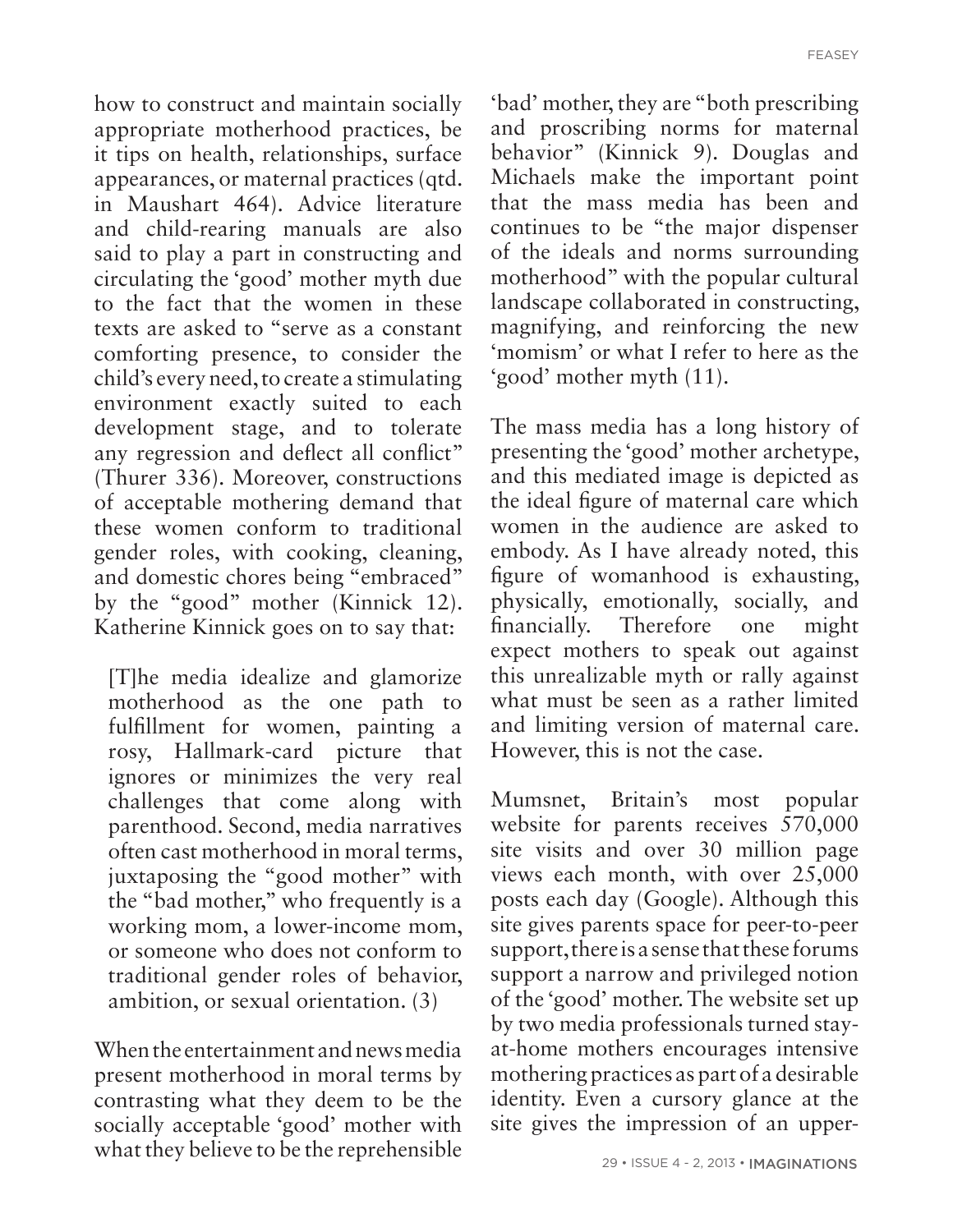middle-class maternal environment, and the content confirms this even through the pattern of consumption that is emphasized. Under a banner entitled "Money Matters" there is little about tax credits, child benefits, and school meal entitlements. Rather, a helpful list informs mothers on the following: "Why you should save, Ethical savings, How to give to charity, and Mortgage calculators." Moreover, the style and beauty pages dispense advice on "Hair care, Skin problems, Botox and filler, Home pedicures, and Fake tans." Under the title "Lunchbox Tips and Ideas" we are reminded that "what you pack is open to scrutiny—not just by other kids but by other mums. So if your child's going to a friend's house after school, make sure that's not the day you give in to Fruit Shoots and Greggs sausage rolls. Stick a few stray aduki beans/ arugula leaves/seaweed sachets in the lunchbox" ("Packed lunch ideas"). When the topic is education, the forums are peppered with conversations about the differences between private and state schooling (mumsnet). Savings, charitable donations, home pedicures, seaweed sachets, and private education speak for and about a privileged notion of contemporary family life that appears in keeping with a socially acceptable, culturally appropriate, and romanticised image of motherhood. The bloggers on Mumsnet can be said to uphold the notion of the serene, selfless, and satisfied mother. Indeed, rather than critique its hectic nature, it is these mothers who contribute to and help to circulate this ideology of intensive mothering.

The media are keen to remind us that "women remain the best primary caretakers of children, and that to be a remotely decent mother, a woman has to devote her entire physical, psychological, emotional, and intellectual being, 24/7, to her children" (Douglas and Michaels 4). And yet, even though this image of motherhood is far removed from the lived experience of many women in society, this figure continues to be presented in the popular entertainment environment as the epitome of perfect mothering that women in the audience should all aspire to and strive for. Indeed, viewers are told that the 'good' mother is "the 'legitimate' standard to which mothers are compared […] she becomes an ideal to believe in, and one that people both expect and internalize" (Green 33). Shari Thurer echoes this point when she states that "[m]edia images of happy, fulfilled mothers, and the onslaught of advice from experts, have only added to mothers' feelings of inadequacy, guilt, and anxiety. We are told that mothers today cling to an ideal that can never be reached but somehow cannot be discarded" (340). Thurer continues by commenting that:

[T]he current standards for good mothering are so formidable, selfdenying, elusive, changeable, and contradictory that they are unattainable […] the current Western version is so pervasive that, like air, it is unnoticeable. Yet it influences our domestic arrangements, what we think is best for our children, how we want them to be raised, and whom we hold accountable. (334)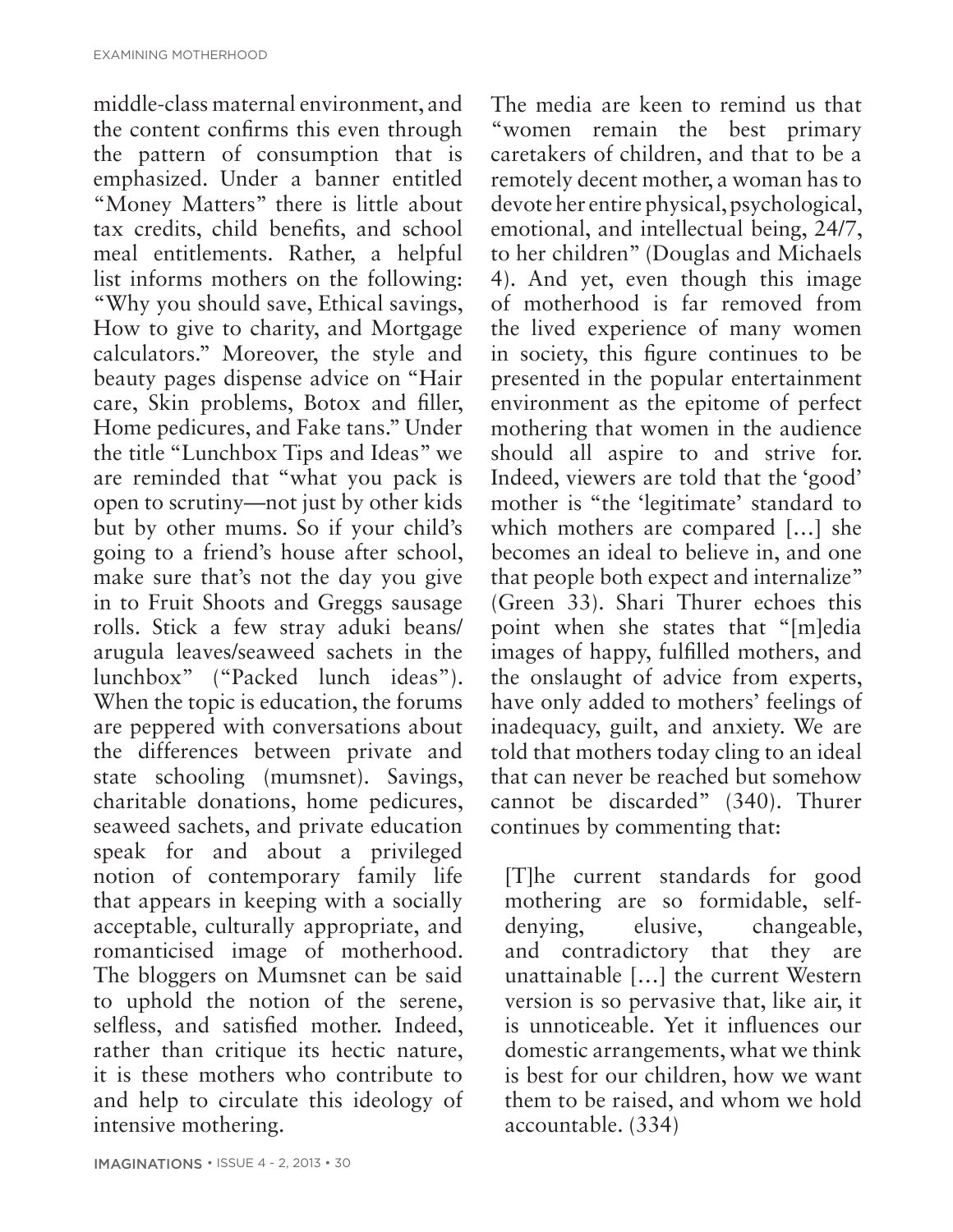One might look to question why it is that mothers who themselves might be struggling to live up to this ideology of intensive mothering put on a mask of 'good' motherhood or speak with an appropriate yet inauthentic maternal voice. Douglas and Michaels seek to address this point when they suggest that as mothers we "learn to put on the masquerade of the doting, selfsacrificing mother and wear it at all times" to save maternal shame or humiliation (6), and their argument is compelling here.

Susan Maushart makes the point that the "gap between image and reality, between what we show and what we feel, has resulted in a peculiar cultural schizophrenia about motherhood" *(Mask of Motherhood* 7). After all, even though mothers know that the 'good' mother is an exhausting ideal, "the ideal of motherhood we carry in our heads is so compelling that even though we can't fulfil it and know that we probably shouldn't even try, we berate ourselves for falling short of succeeding" (Warner 721). It has been suggested that the "ideology of natural-intensive mothering […] has become the official and only meaning of motherhood, marginalizing and rendering illegitimate alternative practices of mothering. In so doing, this normative discourse of mothering polices *all* women's mothering and results in the pathologizing of those women who do not or can not practice intensive mothering" (O'Reilly, *Motherhood to Mothering* 7; italics in original).

The problem here of course is that few mothers are capable of upholding this idealized image of maternal care. Indeed, working mothers are automatically deemed "poor" or "bad" caregivers due to the time that they spend apart from their children (Borisoff 8). Yet, stay-athome mothers also struggle to attain the ideal due to the intensely exhausting physical and emotional demands of such maternal practices (Held 11). The fact that many mothers are unable to mother within the ideology of intensive motherhood does not seem to lessen the power of this maternal model, rather, it means that many expecting, new, and existing mothers present what Susan Maushart refers to as a "mask" of appropriate motherwork which further reinforces the dominance of the 'good' mother myth *(Mask of Motherhood)*. This, in turn, has an impact on gender stereotypes and maternal mores in the wider society.

With the popularity of its texts, television can be understood as a battleground for contested maternal ideologies. As such, it is important to look at the ways in which popular television texts present motherhood and motherwork. We should pay attention to the ways in which a diverse range of fictional and factual genres either adhere to or challenge the romanticised myth. In the following section I provide a brief overview of the ways in which motherhood and motherwork are currently being presented on some of television's most popular texts. What is presented here is by no means an exhaustive list of maternal depictions;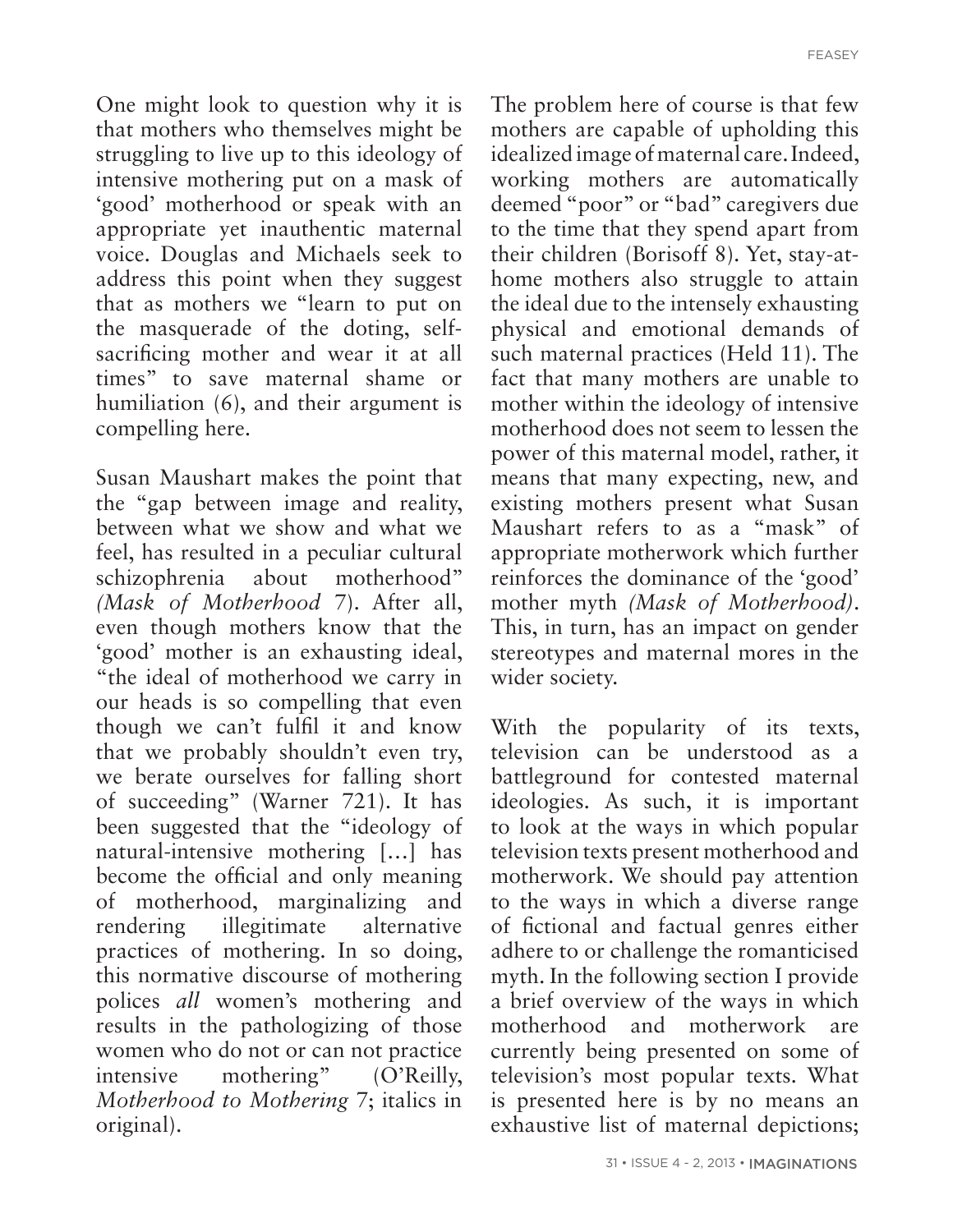rather, it attempts to demonstrate how the medium of television helps to challenge the 'good' mother myth that is in evidence in the wider media environment. Readers are invited to consider how such depictions might speak to audiences, advertisers, or the wider entertainment environment. In short, this article seeks to encourage future research on the maternal representation by exposing existing representations.

### **Soap opera: challenging the 'good' mother stereotype**

Soap opera is routinely understood as a woman's genre. Perhaps it is more fitting to refer to it as a maternal genre, due to the importance of motherhood, the significance of the maternal role, and the acknowledgement of motherwork in the weekly narratives. The soap opera appears committed to presenting a number of poor, single, teenage, homeless, bipolar, abusive, and drug addicted mothers, not to mention a diverse range of sexually, socially, and financially independent mothers and 'other' mothers who each in turn confront and confound the 'good' mother archetype because they destabilise "patriarchal representations of motherhood and family structures" (Reyes). Based on the formal demands of the genre, Soap opera can never depict a 'good' mother in line with the maternal ideal. Rather the genre is dominated by those women whose maternal identities and motherwork practices negotiate the culturally appropriate and socially acceptable image of the stay-at-

home mother. The characteristics and expectations associated with the 'good' mother set women up to fail, and this pattern of failure is played out in minute detail in the soap opera. However, rather than critique the genre for its depictions of 'bad' mothers, one might consider the ways in which these women are merely presenting a more candid version of motherhood that exposes the role as "wearing, boring, and, at times, infuriating" (Douglas 284).

Early British radio soap operas such as *Mrs Dale's Diary* (1948-69) were presented as "narratives of maternal sacrifice and redemption" (Plant 42) and when new television soaps were introduced, they were based around a myriad of mothering roles. While *Coronation Street* (1960- ) presents Elsie Tanner/Patricia Phoenix as the archetypal struggling working-class single mother, *Crossroads* (1964-88) gave us the epitome of middle-class working motherhood in the character of Meg Mortimer/Noele Gordon. However, although the matriarch has always been integral to the soap opera narrative, the figure of the housewife has become less prevalent and more troubled in recent examples of the genre (Brunsdon 81). Peter Buckman states that "the problems of motherhood" (67) are crucial to soap opera, Christine Geraghty argues that the mother figure is the undisputed "heroine" of the domestic text (81), and Dorothy Hobson notes that "child-rearing" is one of the genre's principal story-lines (9). The soap opera does not merely represent motherhood, but rather, it represents the "power of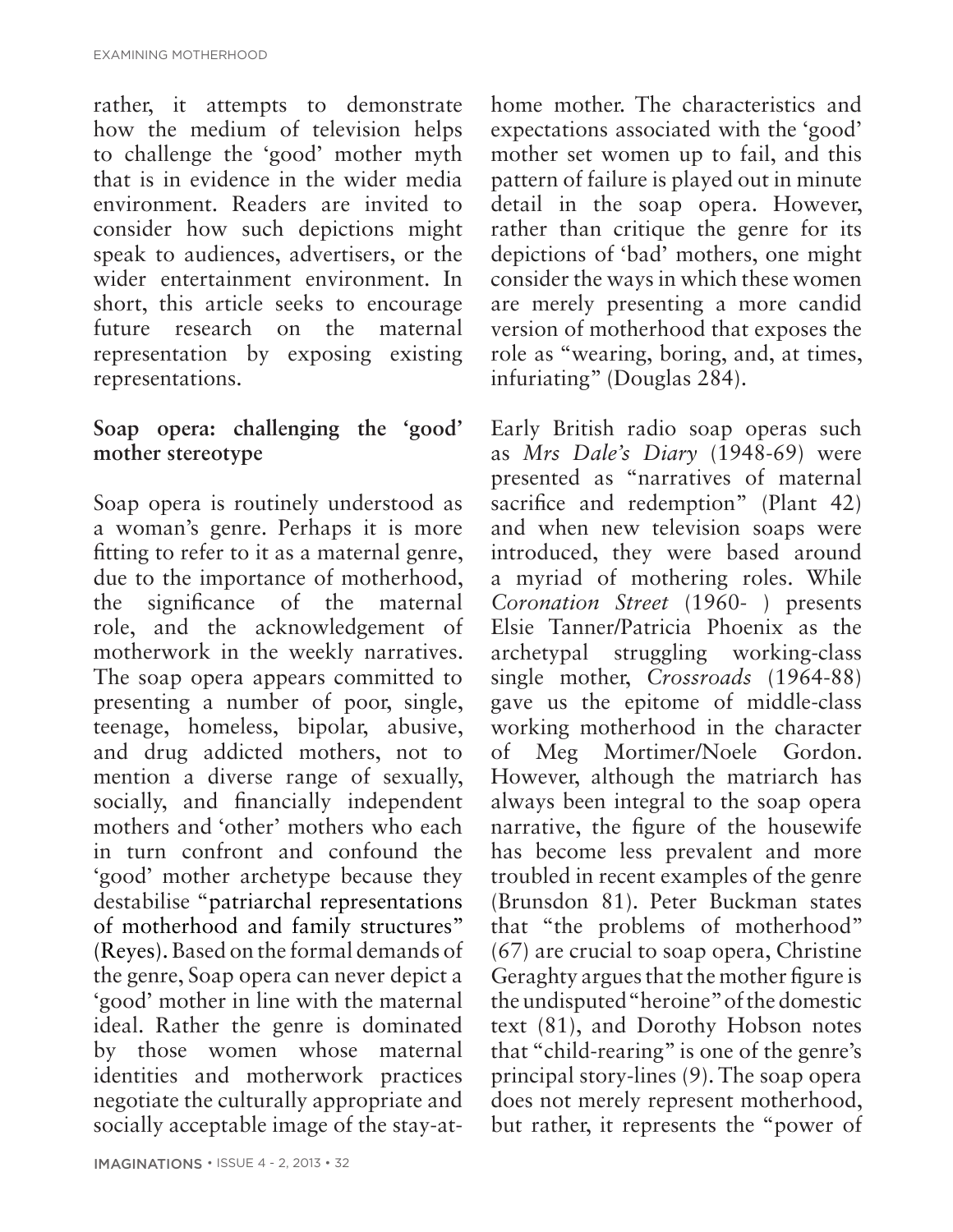motherhood" within the family unit and such maternal power is most evident in the ways in which the genre foregrounds "the needs of children for their mothers" in the weekly narratives (Hobson 93). Tania Modleski's work on the soap opera suggests that two of the most fundamental and oft repeated narrative devices revolve around unwed mothers and the difficulties of balancing a career and motherhood in these domestic dramas (31).

It is important to remember that soap opera presents female characters as more than mere stereotypes due in part to the sheer volume of time spent following their stories, and perhaps this is why the audience can see the women struggling to adhere to the ideology of intensive mothering. Successful intensive mothering is only available to a small number of privileged women, and even then, these women can find such maternal care exhausting over the period of time that we spend with the women of soap opera. From this perspective then, female viewers in general and maternal audiences in particular are empowered to doubt the attainment of the mothering ideal. Perhaps they can take solace in witnessing the struggles of others whose experiences compare with theirs.

#### **Situation comedy: maternal fulfillment and motherwork frustrations**

While the soap opera has, since the outset, presented a variety of maternal images and motherwork practices, the situation comedy has witnessed

a dramatic shift in representations of the family in recent decades. While programmes such as *Leave it to Beaver* (1957-63) and *The Donna Reed Show*  (1958-66) made it clear that women were entirely satisfied with their role as full time wife and mother, and *I Love Lucy* (1951-6) offered a partial challenge to traditional gender roles (Feasey 32-36), the impact of the secondwave feminist movement encouraged titles such as *Maude* (1972-8), *Murphy Brown* (1988-98), and *Roseanne* (1988- 97) to depict more controversial images of divorce, single parenting, and the working mother. Indeed, the situation comedy has presented such a myriad of family units since its emergence on commercial radio in the 1930s that the most daring and unique representation in recent years seems to be that of the traditional, nuclear, middle-class family, with shows such as *My Family* (2000-2011) and *Outnumbered* (2007- ) being presented as "plausibly novel" in their depiction of the patriarchal unit (Hartley 66). After several decades of divorced, widowed, working-class, quasi, and queer representations, the middle-class nuclear family has returned to our screens, and what is interesting here is the ways in which representations of motherhood in this seemingly traditional format challenge the 'happy housewife' stereotype by reflecting both the pleasures and comedic frustrations that come with modern day mothering.

Although caring for children might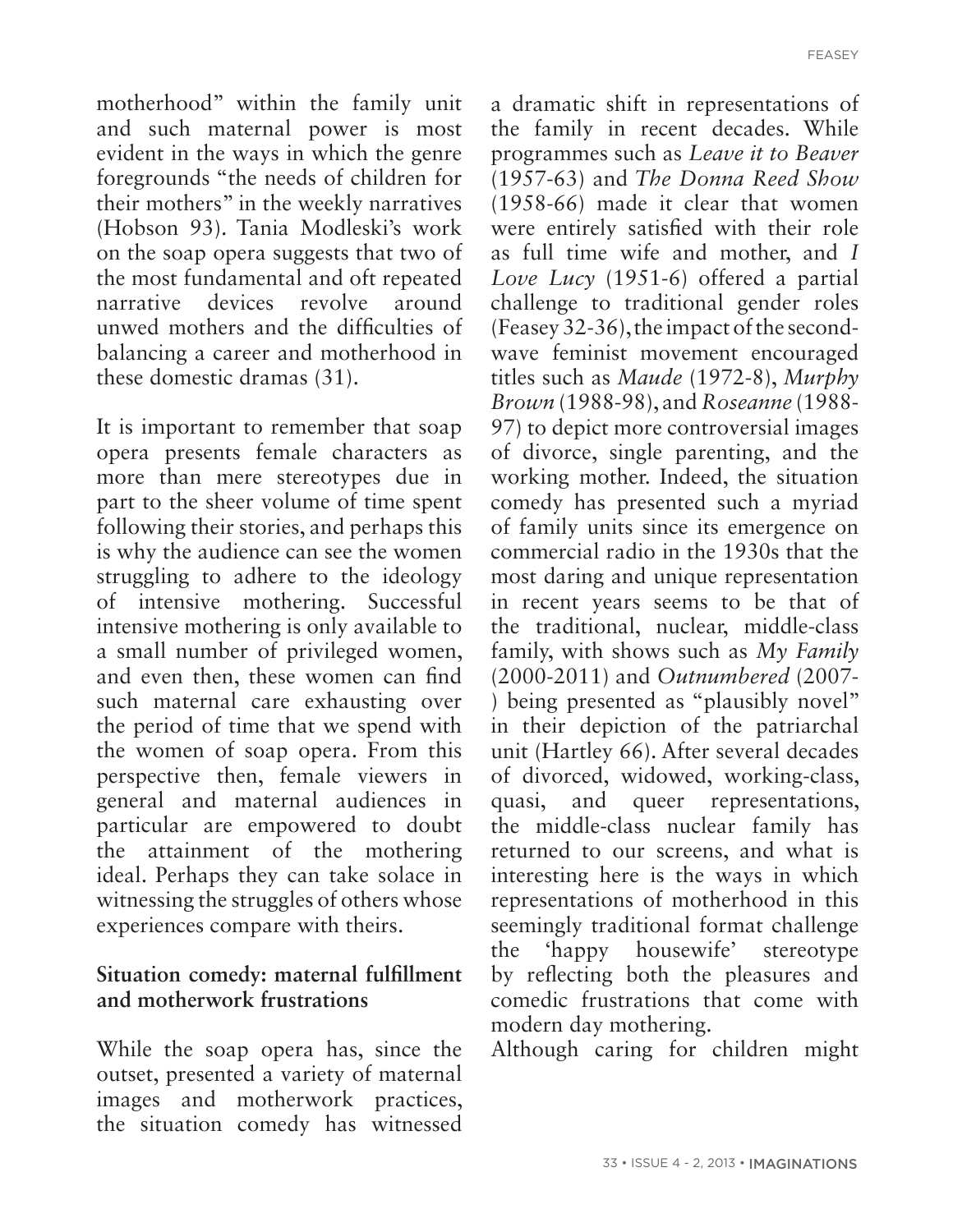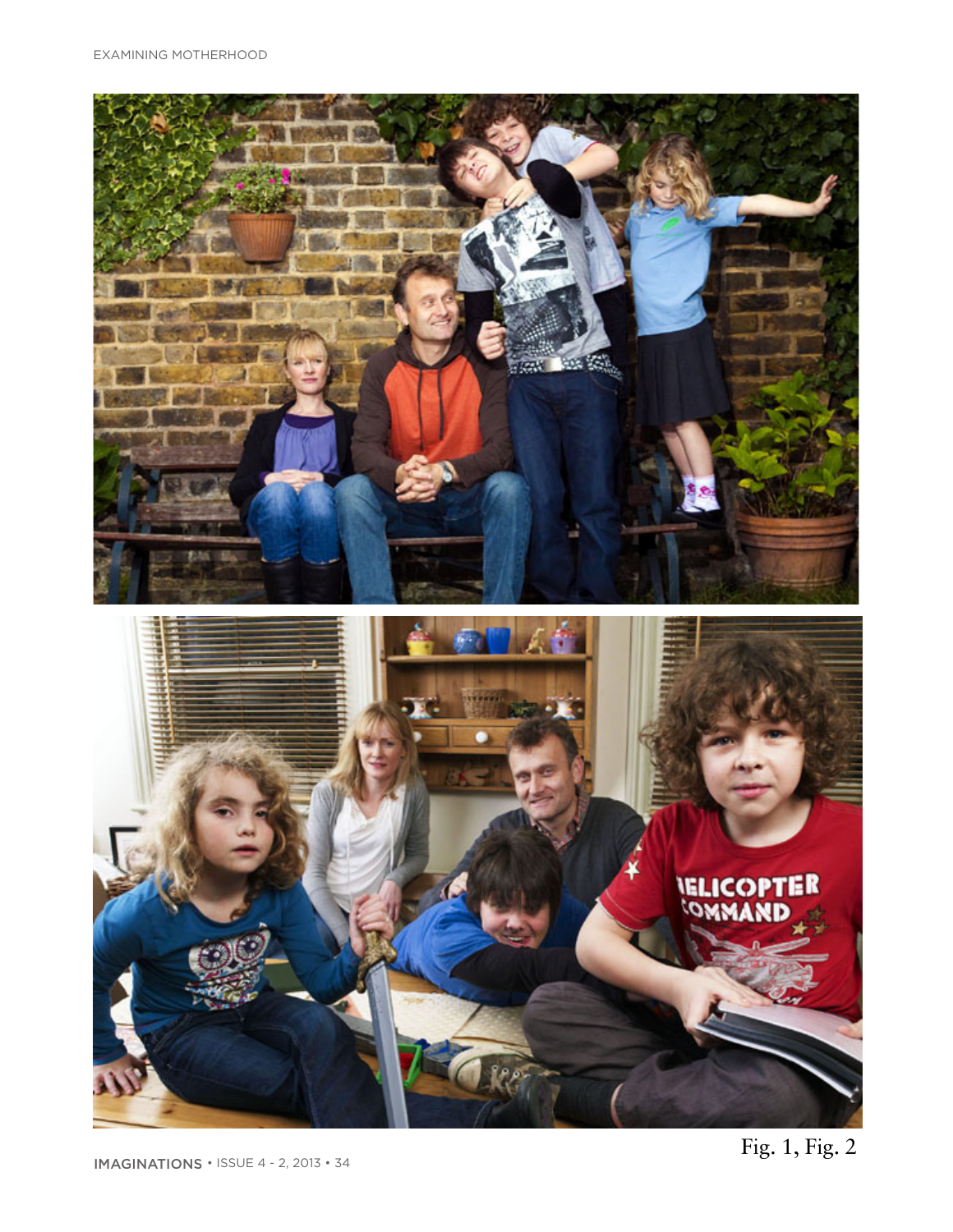at times be pleasurable, fulfilling, and emotionally rewarding, the contemporary sitcom makes it clear that "the burden of caring for children can become routine drudgery or emotional torment when it is done constantly, repeatedly, because of one's obligations, and when it consumes nearly all of one's energies and time" (Held 11). Even though today's sitcom mother feels demoralised in the home and despondent at the lack of care or attention given to the domestic space by the rest of the family, she clearly defines herself as a mother and homemaker. Indeed, these mothers routinely want to remove themselves from the domestic role and yet cannot help but continue to define themselves in it. They are often frustrated with the day-to-day workings of family life yet struggle to let others take over these responsibilities. This desire for domestic control reminds us of the ways in which earlier generations of the 'happy housewife' were granted power, albeit in limited form, based on their position in the family home. It is as if these women understand that any respect or gratitude that they earn from their family is based on their position in the home, thus they continue in this role, even though motherwork frustrates rather than fulfils them.

The contemporary sitcom makes it clear that we should sympathise and potentially identify with the harried and hard working mother figure, even when they are not necessarily depicted as the most efficient or organised figure of maternal authority. Rather than judge these women in line with the 'good' mother myth we are asked to acknowledge, as Diane Speier does, that mothers "are human and flawed, and are learning on the job," and since "mothering is a trial and error experience, we need to respect that at best it will be 'imperfect"' (149). Indeed, these shows are not presenting the unhappy mother and housewife in order to critique the institution of family or traditional family values, rather, they are simply trying to critique those unrealistic and unrealisable ideals of middle-class suburban domesticity that have historically dominated the genre. Therefore, it is not the family unit that is of concern. On the contrary, it is the feminine mystique of the contented homemaker that is being challenged. In this way the comedy continues to foreground the importance of motherhood and motherwork to the family, suggesting that this role might be frustrating rather than fulfilling for the woman in question. It is this final point that separates the early family sitcom from its more recent counterpart.

#### **Teen television: toxic and intoxicated mothers**

Teenagers and the teen experience have been a staple element within both soap opera and the situation comedy since the 1950s. However, the adolescent lifestyle tends to be presented from the point of view of the adults, particularly that of the maternal figures in the aforementioned television genres. It was not until the mid '90s that audiences were asked to view the teen experience from their point of view in a range of quality small screen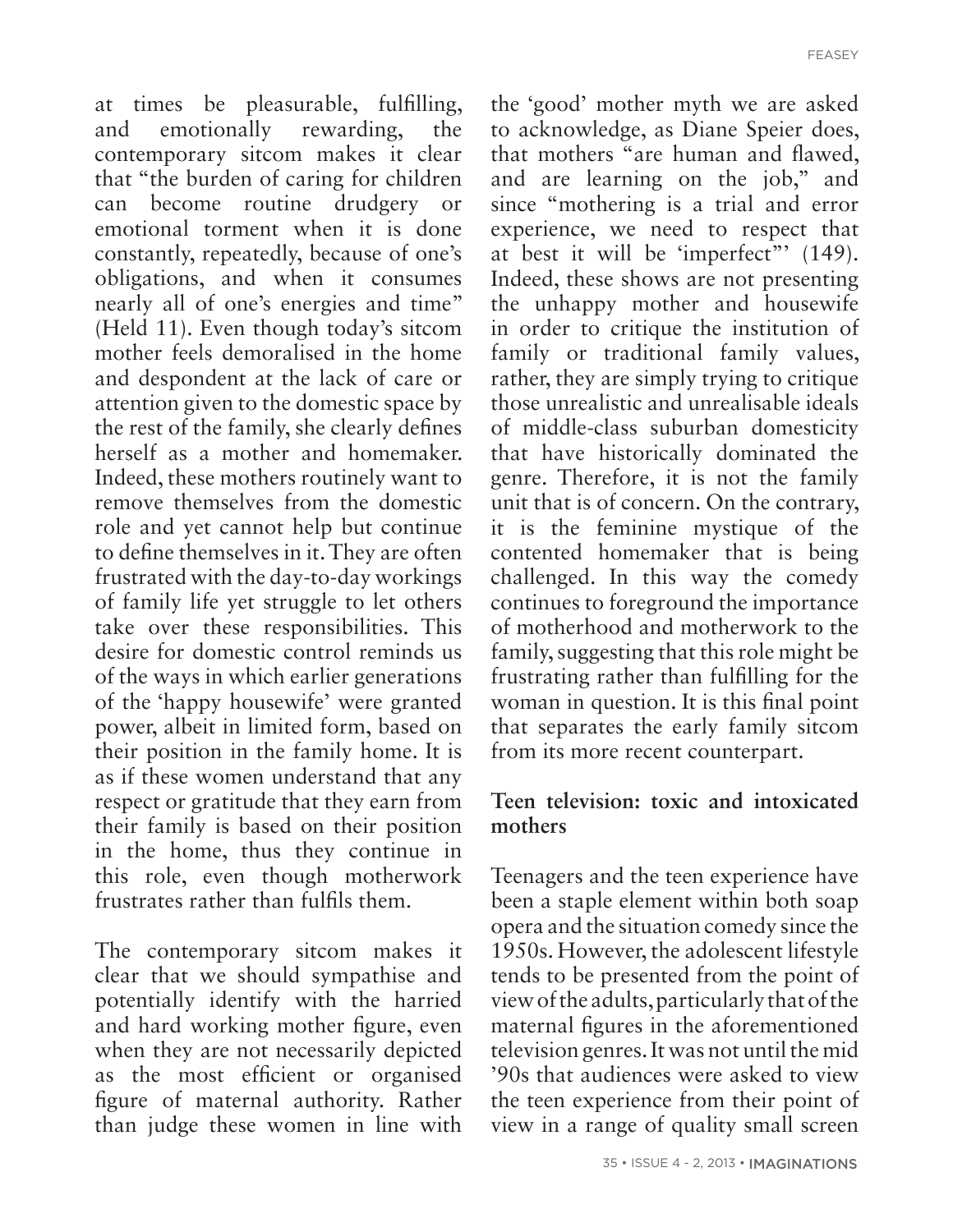productions. Although routinely absent or overlooked in "must-see" teen dramas such as *Beverley Hills 90210* (1990- 2000), *Party of Five* (1994-2000), and *Dawson's Creek* (1998-2003), parents and guardians have taken on a highly problematic role in contemporary teen drama. The genre shows parents as weak and irresponsible, be it socially, sexually, or financially, and in many cases it is the mother who is delinquent. Even a cursory glance at contemporary teen programming makes it clear that parents are either problematic forces in the life of the teenager or entirely absent in their lived reality. Sherri Sylvester makes the point that "fictional adolescents without parents are a trend [and] parenthood is out of the picture" in teen television. Likewise, Joyce Millman tells us that "parents are mostly dead, absent or background static" in the genre in question.

Contrary to the squeaky clean image suggested in the 'good' mother myth, teen programmes often feature mothers as troubled alcoholics and drug addicts first and maternal caregivers second. Future research would be welcome to garner just how frequent these images are in the genre, but in the first instance it is worth noting that *Beverly Hills 90210* introduced us to an alcoholic and drug addicted former fashion model who routinely ignored, berated, and abused her daughters. *Popular* (1999-2001) presented viewers with two alcoholic, abusive, and emotionally unavailable mothers. In the *O.C.* a teenage boy had the painful experience of living with an alcoholic mother and

IMAGINATIONS • ISSUE 4 - 2, 2013 • 36

was eventually kicked out of his family home. Though adopted into another home, his nightmare was relived as he watched his adoptive mother take to alcohol as well. Likewise, *Degrassi: The Next Generation* (2001- ) depicts a young woman having to create a life with her alcoholic mother while her father is fighting in Iraq. *Veronica Mars*  (2004-7) presented a teen investigator selflessly sacrificing her college tuition to put her mother into an alcohol rehabilitation clinic, only to discover that the woman is clandestinely drinking and stealing from her own family. In *Beyond the Break* (2006-09) a young girl is seen running away from home to escape from her alcoholic mother*,* while *Hellcats* (2010) focused much of its drama on the turbulent relationship between a young pre-law student and her unreliable alcoholic mother. Likewise, *90210* (2008- ) presents a broad range of toxic and intoxicated mother figures including a glamorous "yummy mummy" who is more interested in her appearance than her daughter's wellbeing, a hippy who believes in free love and legalised drugs and who sleeps with her daughter's teacher, classmate, and boyfriend, a secret drug abuser-in-denial and emotionally unavailable Hollywood mother, a bipolar drug addict and abusive alcoholic, and a young heiress who refuses to compromise her life for her new baby.

One might suggest that these representations of motherhood belong firmly within the tradition of teen television as one way in which we can enjoy the trials and tribulations of the youth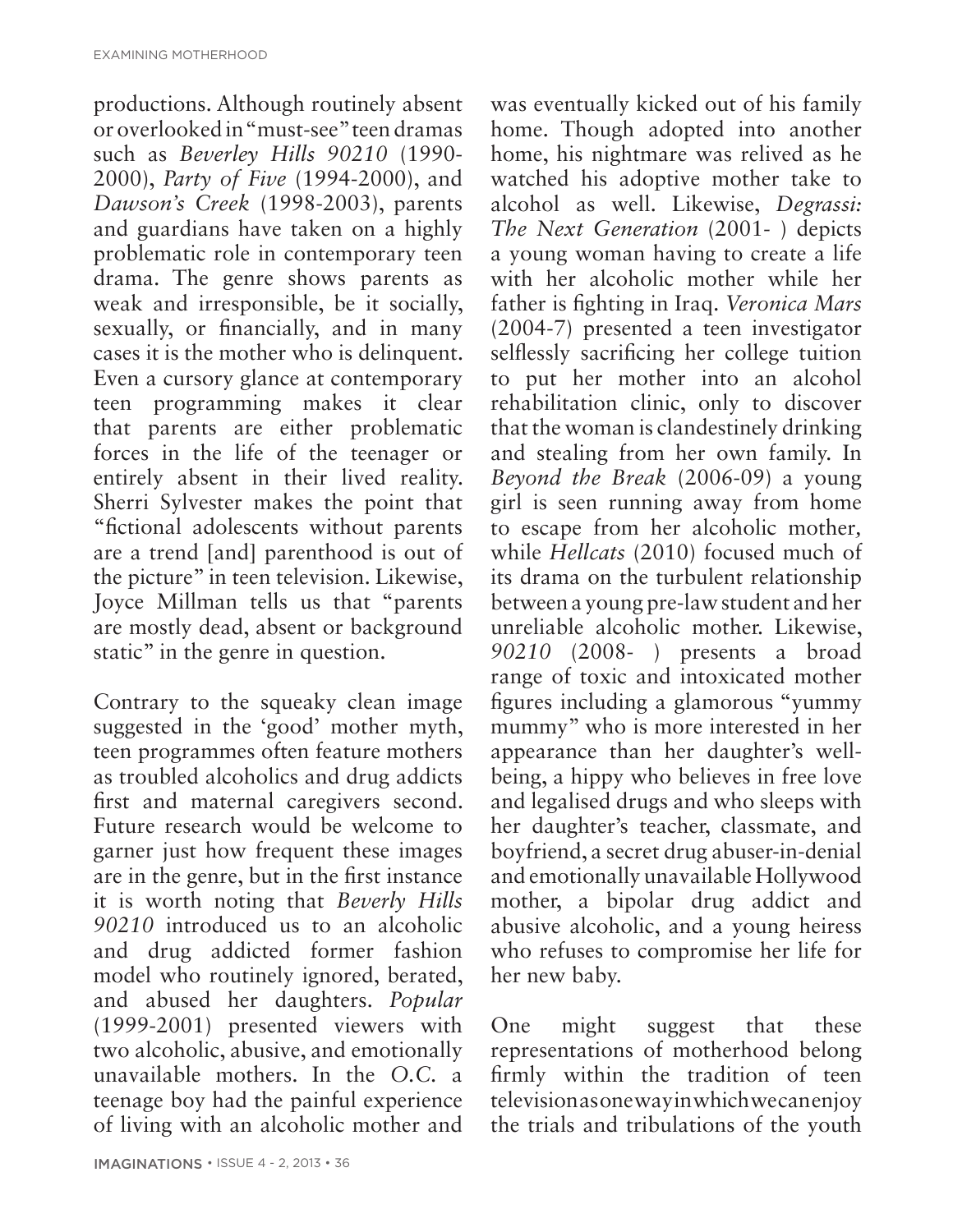experience without the teen characters or adolescent audience being impeded by a controlling voice of authority or a civilising figure of maturity. However, this is less about a lack of parental figures or guardians of authority and has more to do with an absence of mothers—potentially problematic for a teen audience during their formative years as these narratives of maternal abandonment and indifference might be seen to signal accepted and expected norms of mothering. Several of the aforementioned programmes make it clear that fathers and male guardians are to be respected because they alone "provide structure, guidance and authority" for those teens under their care (Banks 19). Teen drama goes to great lengths to debunk the 'good' mother myth, demonstrating instead that maternal feelings and motherly instincts are not natural, fixed, or innate for all women. As such, one might suggest that the genre is picking up on early second wave feminist writing which attempted to denaturalize motherhood and theorise the maternal without recourse to those "natural or biological explanations" that inform the 'good' mother myth (Miller 56). That said, the fact that we experience the teen drama from the adolescent rather than the adult viewpoint means that the mothers in question tend to be demonized as toxic figures of failed maternal care rather than feminist icons challenging idealized images of intensive motherwork.

#### **Dramedy: single, sexual and sisterly motherhood**

The dramedy, like the teen drama, is a relatively new television genre that has received much critical and commercial success since its emergence in the late 1980s. Although the classification is relatively broad, recent examples of the genre tend to focus on a number of alternative family codes, conventions, and complications. Indeed, although one might suggest that the mother figure is not herself the focus of the genre in question, many of these programmes seem committed to the presentation of the family unit in general and the alternative, non-nuclear, and nonpatriarchal family unit in particular, be it stepfamilies, single parenting, surrogate parenting, or homosexual partnerships. *Moonlighting* (1985-9) presented pregnancy and miscarriage, *Northern Exposure* (1990-5) depicted a phantom pregnancy, and the underlying narrative of *Ally McBeal* (1997-2002) seemed to grow out of the central protagonists concern over her biological clock and the subsequent discovery of her 10-year-old daughter. *Six Feet Under* (2001-05) depicted accidental pregnancy, abortion, and the death of a young mother, *Weeds* (2005- ) focuses on a suburban widow resorting to desperate means to support her children, while the *Gilmore Girls* (2000- 07) was dedicated to the relationship between a teenage mother and her daughter. *Parenthood* (2010- ) revolves around the trials and tribulations of one extended family, focusing on the pain of divorce and the financial, social,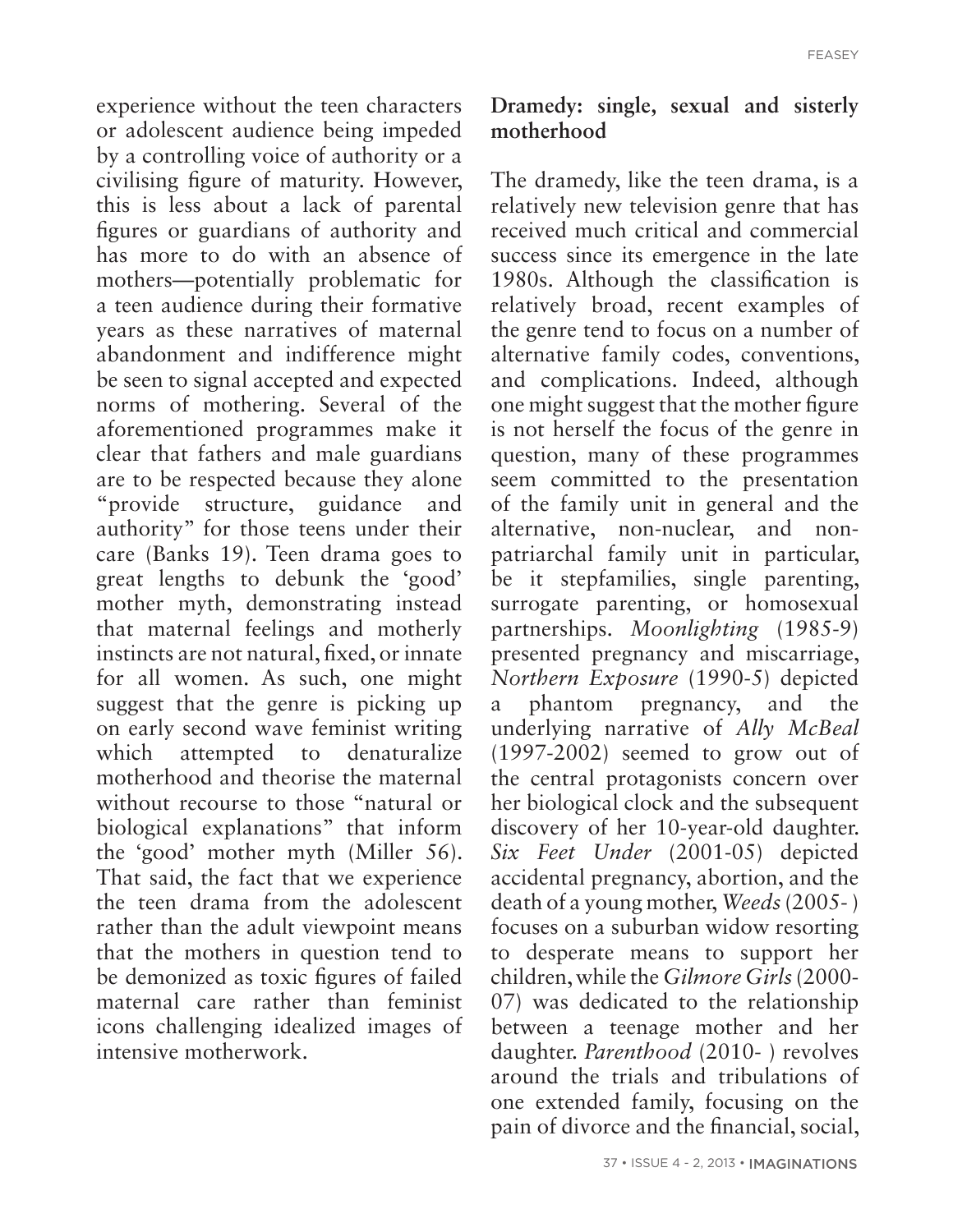and educational struggles surrounding single motherhood while *Desperate Housewives* (2004-2012) presented a number of fascinating representations of 'bad' motherhood and 'poor' maternal care, through a myriad of medicated, murderous, "stepford," and single mothers. In short, the dramedy appears keen to debunk both the traditional nuclear family and the romanticized 'good' mother.

We are told that there are still very few representations of single mothers on the small screen, be it due to a right wing political agenda (Skipper 82) or the lack of necessary escapism for the audience (Benfer), and yet the dramedy routinely depicts this particular maternal figure, in part because of the genre's interest in contemporary social issues. Angharad Valdivia informs us that on the rare occasion when a single mother is presented in contemporary popular culture, she tends to conform to negative discourses that suggest that she is failing her children and falling short of parenting ideals (272). Much of this negative discourse is associated with the woman's desirability and sexual availability. It is commonly understood that those representations of motherhood that are the most sexual and alluring are also the same representations that are the most dysfunctional (Kenner 56). Abby Arnold makes this point somewhat bluntly when she tells us that "conventional wisdom dictates that a mother who is truly sexy must be […] a slut and […] a bad mother" (3).

Although characters such as Susan Mayer/Teri Hatcher from *Desperate Housewives* are svelte, fashionable and fun, the fact that they are both incredibly glamorous and inconceivably clumsy goes some way towards taming the potential power of the sexual single mother. The fact that Susan "can barely walk across the street without falling over" (Knowles) may appear endearing to some, but it speaks to the infantilisation or more general incompetence of the sexual figure. In short, this comedic device is merely a "trait thrown in to tone down the sexuality of a television mom" (Kenner 54). Likewise, cultural commentators seek to question the appropriateness of a mother who cannot pay her own bills, arrange custody conflicts, or orchestrate romantic unions without the help of her teenage daughter. Alice Hart-Davis makes this point when she tells us that the "blurring of generations can be the social equivalent of a car crash" because, although these mothers may suit their daughters' youthful attire and want to be seen as young, fashionable, and on trend, they are failing to "respect [the] healthy boundaries" that parenting demands. Hart-Davis concludes by telling us that "[i]f your child likes you at the end of the parenting process, great. But that's best if it comes about by being a good role model for them to look up to, rather than being too pally." From this perspective then, Susan may be a desirable and desiring single woman, but she cannot be a desiring, desirable, and appropriate single mother, because being presented in such a way detracts from the selfless nature of the 'good'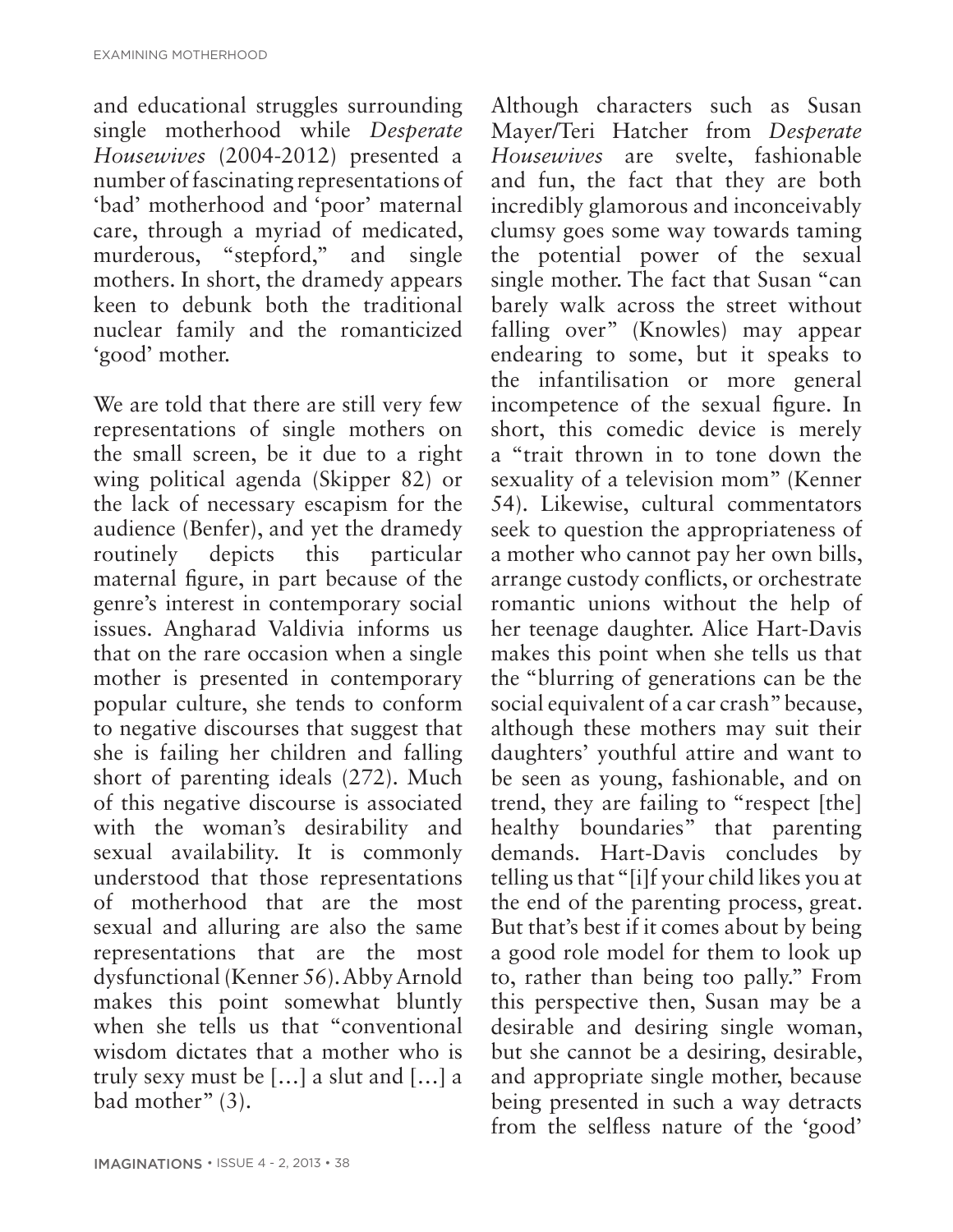mother who is said to sacrifice her own desires for those of her children.

#### **Parenting documentaries and reality television: maternal shame, scandal and humiliation**

While the dramedy presents fictional women as selfish, sexual, and scarce mothers, a growing number of documentaries, docu-dramas, reality shows, and celebrity formats seek to expose a range of salacious and scandalous images of real, lived motherhood practices. Such programming offers some of the most conservative distinctions between the ideology of intensive motherhood and real examples of ineffectual mothers. By purporting to highlight the aberrant, the genre invites its viewers, and asks mothers, daughters, and grandmothers in the audience, to judge these women and find their maternal practices wanting.

Celebrity reality shows that feature the new breed of accessible, available, and candid celebrity such as Kerry Katona's *The Next Chapter* (2010- ), Katie Price's *Katie* (formerly known as *What Katie Did Next*) (2009- ), and Alicia Douvall's *Glamour Models, Mum and Me* (2010) present mothers who struggle to maintain the mask of perfect motherhood, or rather, who are unwilling to adhere to the rules of intensive mothering. Katona, Price, and Douvall are examples of recognisable women who are currently challenging these maternal myths by letting audiences view their day-to-day mundane, and otherwise, motherwork practices on the small screen. These programmes do not shy away from showing these women as sexual, selfish, and unfulfilled by their maternal role, and as such, we are asked to view these texts as a more believable, albeit still privileged, example of contemporary motherhood. The fact that these women appear happy to demonstrate their motherwork on camera makes us question whether they are either unable to uphold the mask of perfect motherhood, or uninterested. Either way, celebrity reality television can be seen to provide one more challenge to the 'good' mother myth that dominates the wider media environment.

In the broader televisual landscape, reality programming continues to exploit the image of the struggling mother. *Help Me Love my Baby* (2007) focused on the traumatic journey of a maternal mother who only bonded with one of her twin girls, while *Cotton Wool Kids* (2008) allowed us to condemn one particularly anxious mother for wanting to have a chip implanted in her daughter for the purposes of safety, security, and surveillance. *The World's Oldest Mums* (2009) focused on a number of women who had chosen to use fertility technologies in order to have babies long after the menopause, *Octomom: Me and My 14 Kids* (2009) detailed the daily motherwork of Nadya Suleman, the woman who gave birth to the world's only surviving octuplets, leaving audiences to question the appropriateness of an unemployed single mother who uses artificial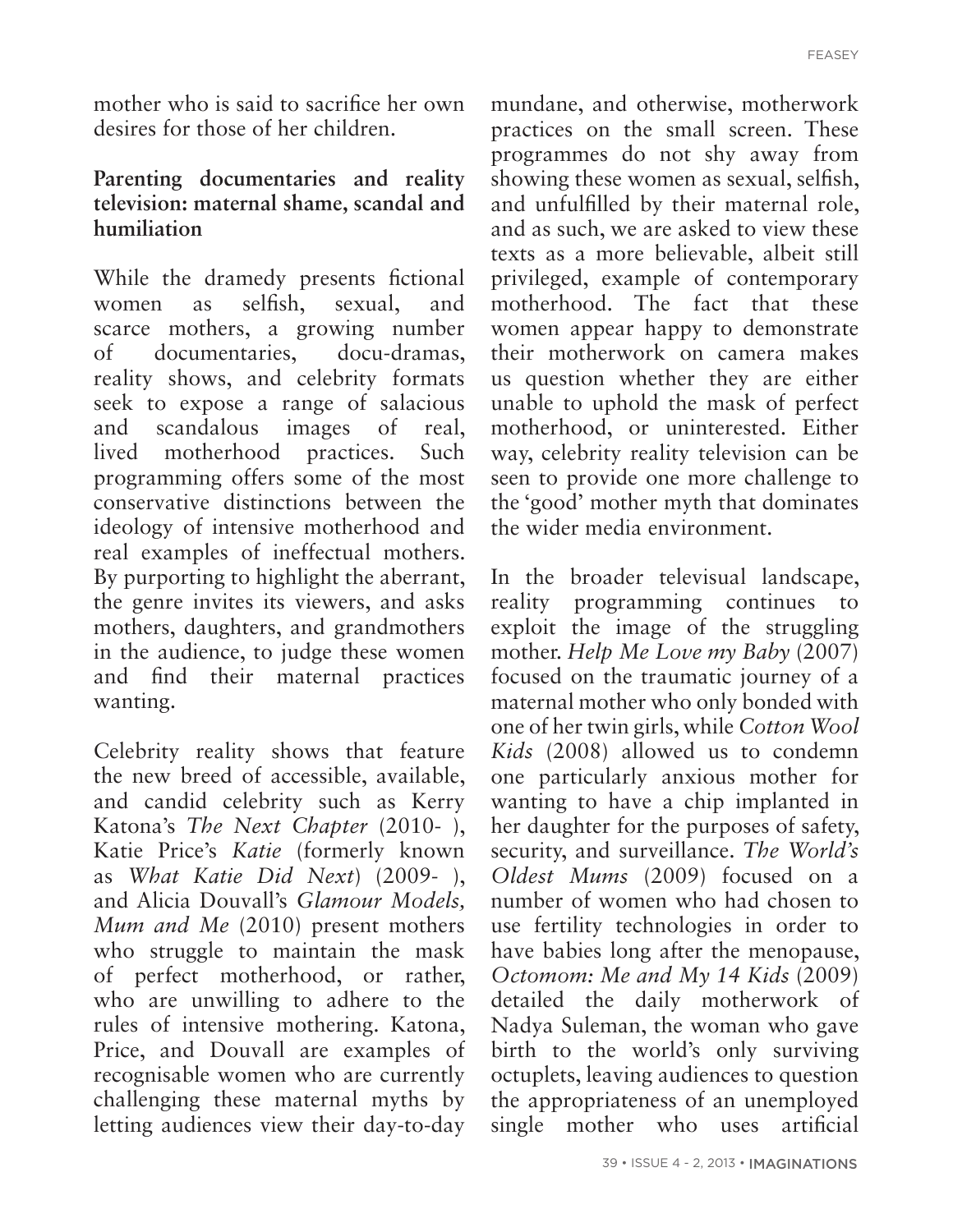insemination to produce her children and uses media contracts to provide for them. The programme thus called attention to those who used motherhood as an excuse for 'scrounging,' living off charity, or the largesse of the state. Such practices are generally associated with mothers from low-income groups. This genre tends to deal with real social issues, like the case of gender preferences. *8 Boys and Wanting a Girl* (2010), examined the psychological condition of "gender disappointment," whereby a mother who has a number of sons is desperate to have a daughter. Viewers are left to question the appropriateness of those women who are unhappy with or unfulfilled by their existing children. These preferences have serious cultural undertones, therefore the programmes help viewers confront and challenge the cultural practices which value one particular gender over the other. *Four Sons versus Four Daughters* (2010) questioned the gendered mothering taking place in two family homes, whilst also condemning what they set up as hypothetical maternal practices. Even from their titles, the regulatory mission of these programmes is evident. *Misbehaving Mums to Be* (2011) focused on a number of mothers whose pregnancy practices do not adhere to the 'good' mother myth, while *Fast Food Baby* (2011) was committed to showing the ways in which 'bad' mothers failed to provide the correct nutritional food for their children, and witnessed their efforts to shift their inappropriate eating habits and maternal practices.

Documentary representations of

IMAGINATIONS • ISSUE 4 - 2, 2013 • 40

motherhood are at best conservative and at worst critical of real mothers and the lived maternal role. And while parenting documentaries depict biological and other mothers as problematic and pathological, their reality televisual cousins routinely depict mothers struggling with the maternal role, emphatic on the attainability of the ideal. Programmes such as *Supernanny* (2004- ) *Nanny 911* (2004- ) and *Extreme Parental Guidance* (2010- ) routinely emphasise the mother as the primary caregiver in the nuclear family, even if she works outside of the domestic space. Mothers are portrayed as the domestic manager, in charge of meal times, bath routines, bed-time stories, school runs, grocery shopping, household chores, and general children's entertainment planning and activities. In short, mothers are portrayed as the primary parent even when the contribution of fathers is acknowledged. As such, mothers are also depicted as being responsible for existing behavioral problems. Indeed, several of the infants, toddlers, and older children who swear at, kick, punch, and spit at their mothers tend to act very differently when their fathers are present in the home. Indeed, it is often clear that the "men in the families are peripheral to these titanic struggles, as the mothers are ultimately left with the burden of raising the children" (Tally 21).

Parenting documentaries and reality programming hold up the ideology of intensive mothering as the only model of motherhood to aspire to. That said, rather than critique or condemn these programmes for exposing shocking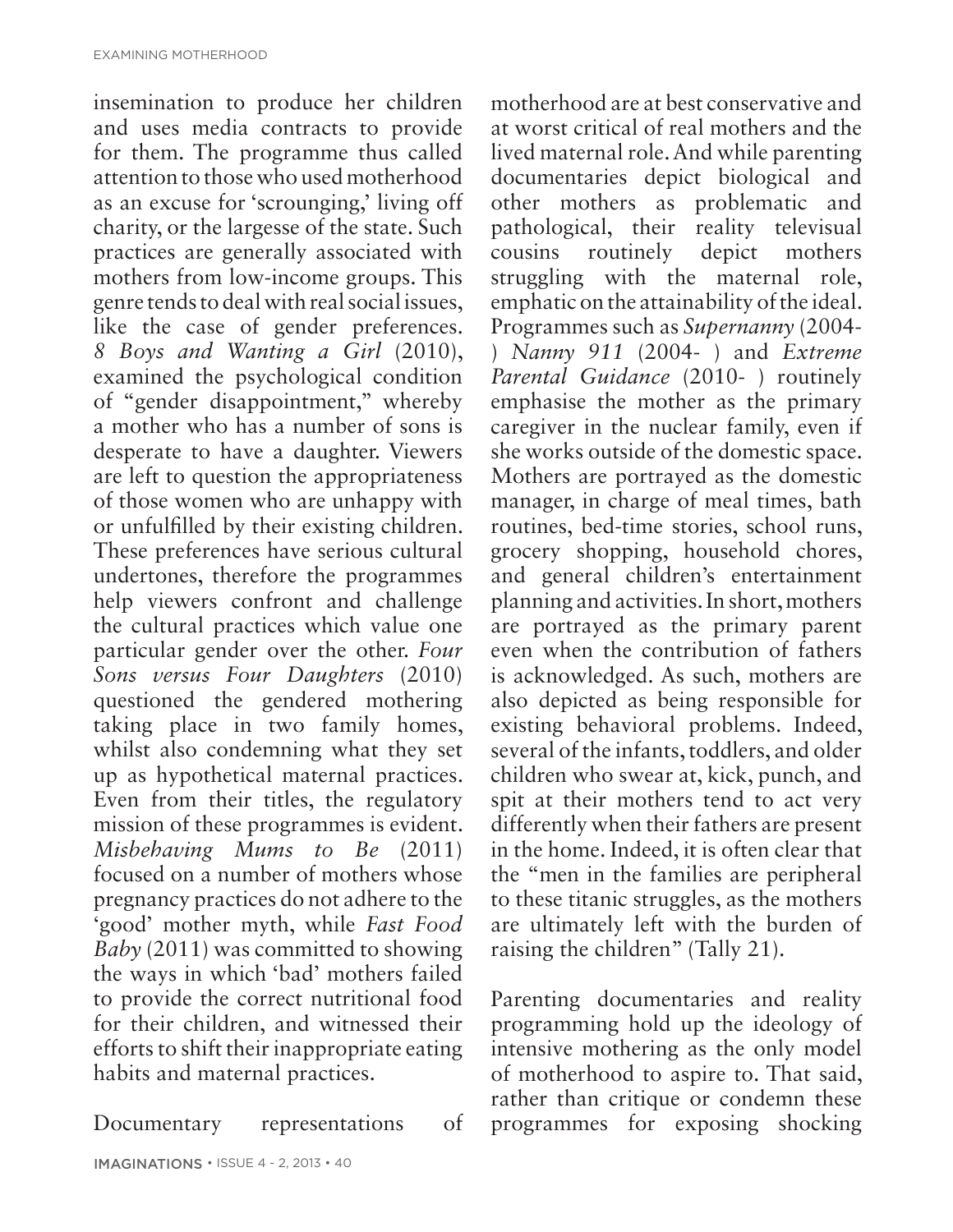maternal practices or for exploiting fragile mothers, these shows might be understood as a powerful, necessary, and real voice for negotiating the constraints involved in contemporary motherhood practices. Indeed, if one considers that contemporary mothers are said to bring inaccurate or ill-informed, disabling, and delusional expectations to motherhood and the maternal role (Maushart, *Mask of Motherhood* xviii), one might suggest that reality television shows on parenting which feature strained and struggling mothers serve to bridge the gap between expectations and lived experiences.

#### **Conclusion**

Although television is an entertainment driven medium that lends itself to extreme representations for the sake of audience escapism, the sheer scope of struggling maternal figures on the small screen cannot, and indeed should not, be dismissed in the name of amusement or distraction. I would argue that the fact that the domestic medium is understood as mere entertainment and the fact that the genres outlined here address in the main to the woman in the audience means that these depictions must be taken all the more seriously for the ways in which they speak to, inform, or frustrate the viewing public. In short, representations of motherhood have the power and scope to foreground culturally accepted familial relations, and as such, it is crucial that we examine those representations of motherhood and motherwork that dominate the contemporary media landscape.

Although little research exists to account for the myriad representations of motherhood, motherwork, and maternal roles seen in contemporary television, this article has begun to explore the ways in which motherhood is being constructed, circulated, and interrogated in both fictional and factual programming, considering the ways in which such representations can be understood in relation to the ideology of intensive mothering and the 'good' mother myth that dominates the contemporary period.

The soap opera presents a self-serving rather than serene image of motherhood; the situation comedy highlights the pleasures and frustrations of motherwork; the teen drama introduces a number of toxic and intoxicated maternal figures; the dramedy text portrays the trials and tribulations of the single mother, while reality television positions mothers as fragile, failing, and ineffectual. Although each genre has its own repertoire of elements, thematic codes, and narrative conventions, they appear to form a televisual consensus in their representations of 'inappropriate' or 'unacceptable' mothering.

Many of these televisual mothers are devoted to their children. They consider their maternal role to be a privilege and want to create happy and harmonious families. This aspiration echoes the desire to be 'good,' evidence that the 'good' mother myth continues to persist. However, the fact remains that many of the women are single, sexual, and scared, and even those within otherwise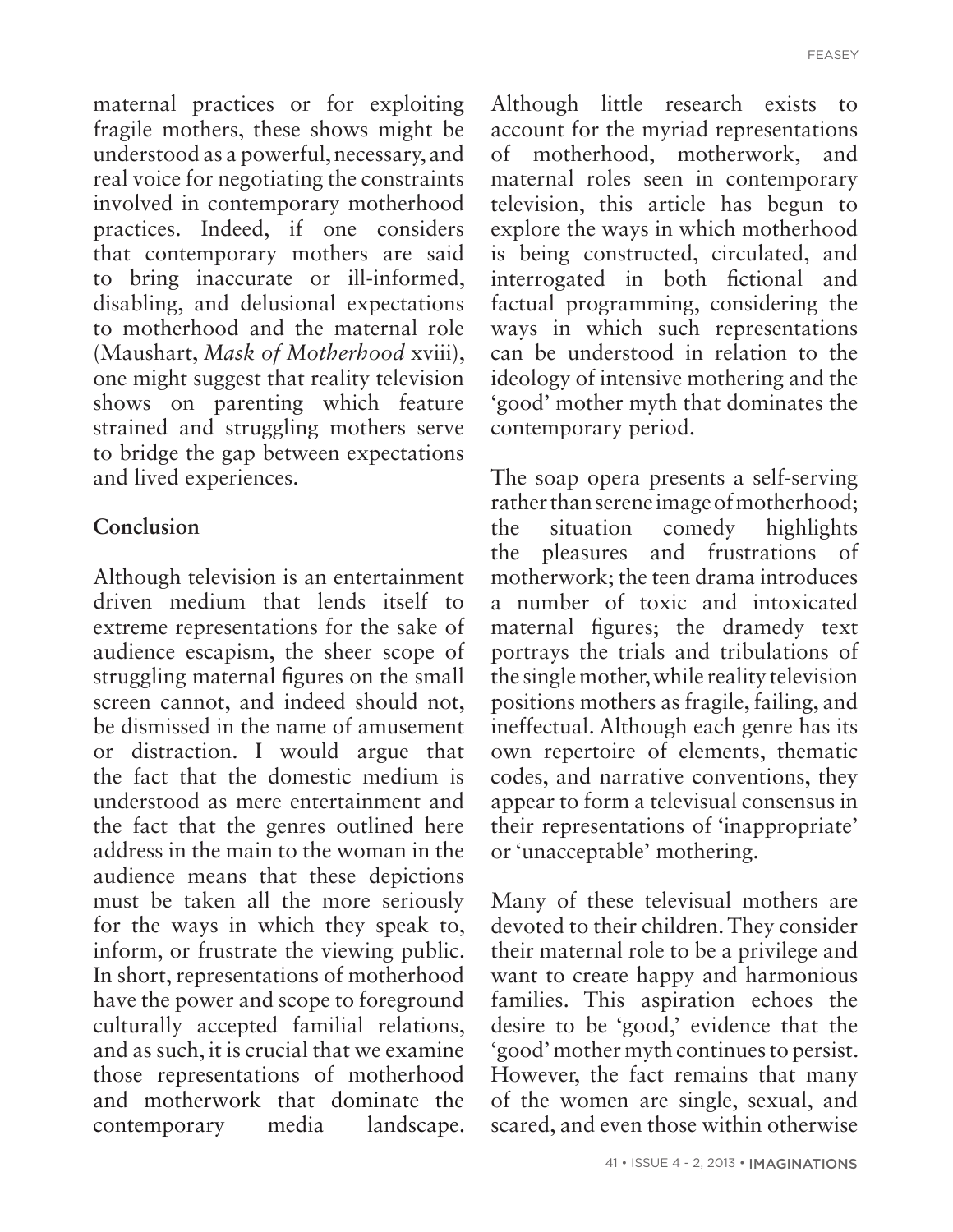stable familial relations still struggle to maintain authority in the home, finding little satisfaction in the routines of domestic life. This demonstrates their removal from the ideology of intensive motherhood. However, rather than condemn or critique such seemingly problematic figures for their inability to adhere to idealised maternal ideals, these expectant, new, and existing mothers should be applauded for debunking the improbable and unobtainable 'good' mother myth in favour of 'good enough' and achievable maternal practices.

## **Image Notes**

Figs 1 and 2 Images from the TV show *Outnumbered*. In: Drew-Honey, Tyger. "What I love about being in Outnumbered." bbc.co.uk *TV Blog*. 8 April 2010. Web. 12 Nov. 2013. http:// www.bbc.co.uk/blogs/tv/posts/what-ilove-about-being-in-outnumbered

# **Works Cited**

Arnold, Abby. "The Rhetoric of Motherhood." *The Mothers Movement Online* 2003. 10 Aug. 2010 <http:// www.mothersmovement.org/features/ rhetoric\_motherhood/rhetoric\_ motherhood.htm>.

Banks, Miranda. "A Boy For All Planets: *Roswell, Smallville* and the Teen Male Melodrama." *Teen TV: Genre, Consumption and Identity*. Ed. Glyn Davis and Kay Dickinson. London: BFI, 2004.17-28.

Benfer, Amy. "Knocked Up Like Me."

*salon.com* 2 Nov. 2000. 10 Aug. 2011 <http://www.salon.com/life/ feature/2000/11/02/gilmore\_girls>. Brunsdon, Charlotte. *The Feminist, the Housewife, and the Soap Opera*. Oxford: Clarendon, 2000.

Borisoff, Deborah. "Transforming Motherhood: "We've Come a Long Way," Maybe." *Review of Communication* 5:1 (2005): 1-11.

Buckman, Peter. *All For Love: A Study in Soap Opera*. London: Secker & Warburg, 1984.

Chase, Susan and Mary Rogers. *Mothers and Children: Feminist Analysis and Personal Narratives*. New Jersey: Rutgars UP, 2001.

Cheng, Shu-Ju Ada. "Right to Mothering: Motherhood as a Transborder Concern in the Age of Globalization," *Maternal Theory: Essential Readings*. Ed. Andrea O'Reilly. Toronto: Demeter, 2007. 640- 48.

Clark, Hilary. "Confessions of a Celebrity Mom: Brooke Shields's *Down Came the Rain: My Journey Through Postpartum Depression*." *Canadian Review of American Studies* 38:3 (2008): 449-61.

Douglas, Susan. *Where the Girls Are Growing up Female with the Media*. New York: Times Books, 1995.

Douglas, Susan and Meredith Michaels. *The Mommy Myth: The Idealization of Motherhood and How it Has Undermined All Women*. London: Free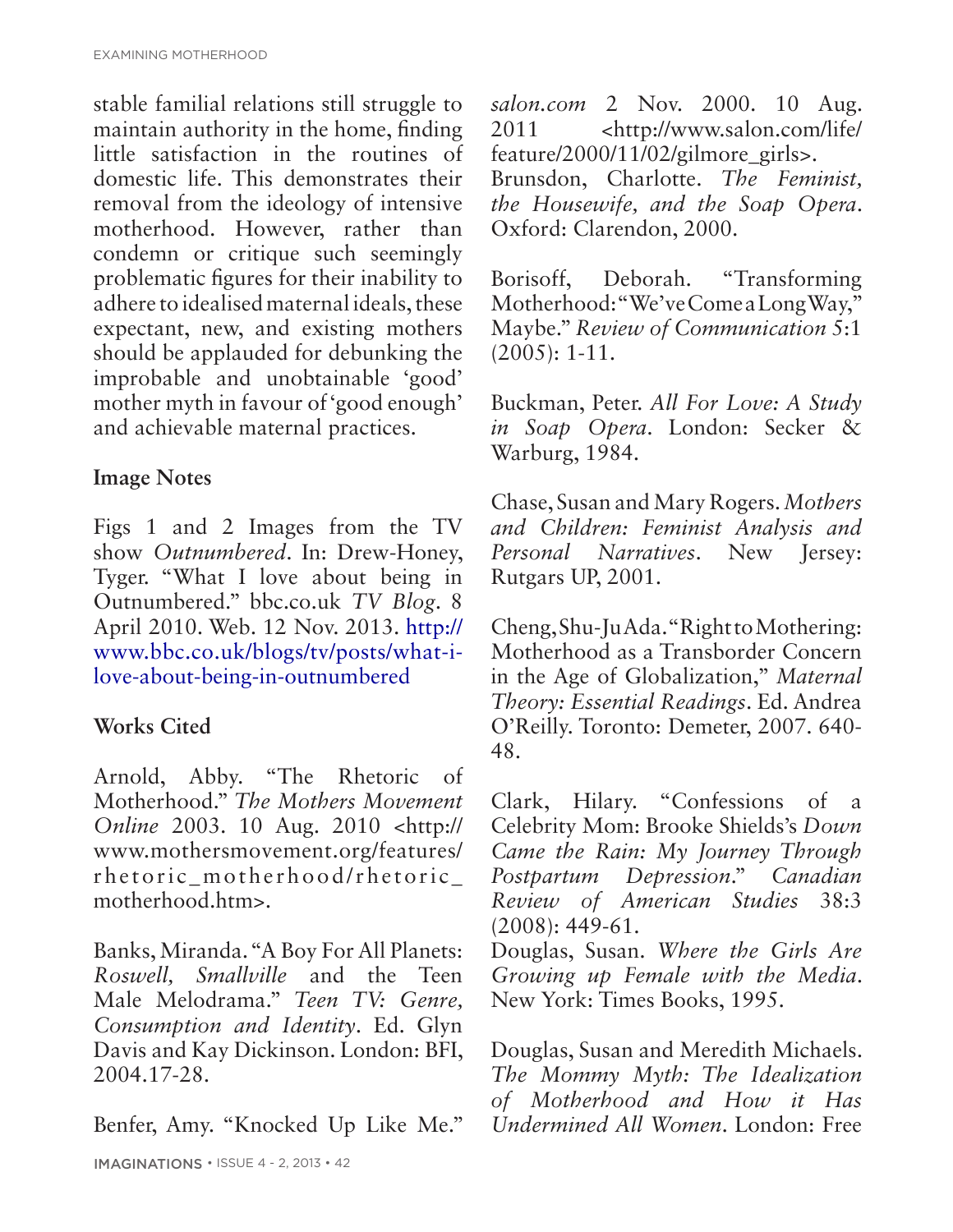Press, 2005.

Feasey, Rebecca. *From Happy Homemaker to Desperate Housewives: Motherhood and Popular Television*. London: Anthem, 2012.

Ferguson, Ann. "On Conceiving Motherhood and Sexuality: A Feminist Materialist Approach." *Mothering: Essays in Feminist Theory*. Ed. Joyce Trebilcot. New Jersey: Rowman & Allanheld, 1983. 153-84.

Gatrell, Caroline. *Embodying Women's Work*. Maidenhead: Open UP, 2008.

Geraghty, Christine. *Women and Soap Opera: A Study of Prime Time Soaps*. Cambridge: Polity Press, 1999.

*Google Analytics*. "Mumsnet." 2011.1 July 2011 <http://www.google.com/ analytics/>.

Green, Fiona. "Feminist Mothers: Successfully Negotiating the Tensions Between Motherhood as Institution and Experience." *Mother Outlaws: Theories and Practices of Empowered Mothering*. Ed. Andrea O'Reilly. Toronto: Women's Press, 2004. 31-42.

Hart-Davis, Alice. "One generation wants to appear younger, the other to seem older. So when did mothers and daughters start looking like sisters?" *Mail Online* 8 June 2010. 10 Aug. 2011 <http://www.dailymail.co.uk/femail/ article-1284828/One-generationwants-appear-younger-older-So-didmothers-daughters-start-looking-likesisters.html>.

Hartley, John. "Situation Comedy, Part 1." *The Television Genre Book*. Ed. Glen Creeber. London: BFI, 2002. 65-67.

Held, Virginia. "The Obligations of Mothers and Fathers." *Mothering: Essays in Feminist Theory*. Ed. Joyce Trebilcot. New Jersey: Rowman & Allanheld, 1983. 7-20.

Hobson, Dorothy. *Soap Opera*. Cambridge: Polity Press, 2003.

Kenner, Julie. "Sex and the Television Suburbs." *Welcome to Wisteria Lane: On America's Favorite Desperate Housewives*. Ed. Leah Wilson. Texas: Benbella, 2006. 51-58.

Knowles, Jo. "Desperate Housewives." *The F Word* 19 June 2005. 10 Aug. 2011 <http://www.thefword.org.uk/ reviews/2005/06/desperate\_house>.

Kinnick, Katherine. "Media Morality Tales and the Politics of Motherhood." *Mommy Angst: Motherhood in America Popular Culture*. Ed Ann Hall and Mardia Bishop. Oxford: Praeger, 2009. 1-28.

Maushart, Susan. "Faking Motherhood: The Mask Revealed." *Maternal Theory: Essential Readings*. Ed. Andrea O'Reilly. Toronto: Demeter, 2007. 460-81.

Maushart, Susan. *The Mask of Motherhood: How Becoming a Mother Changes Everything and Why We*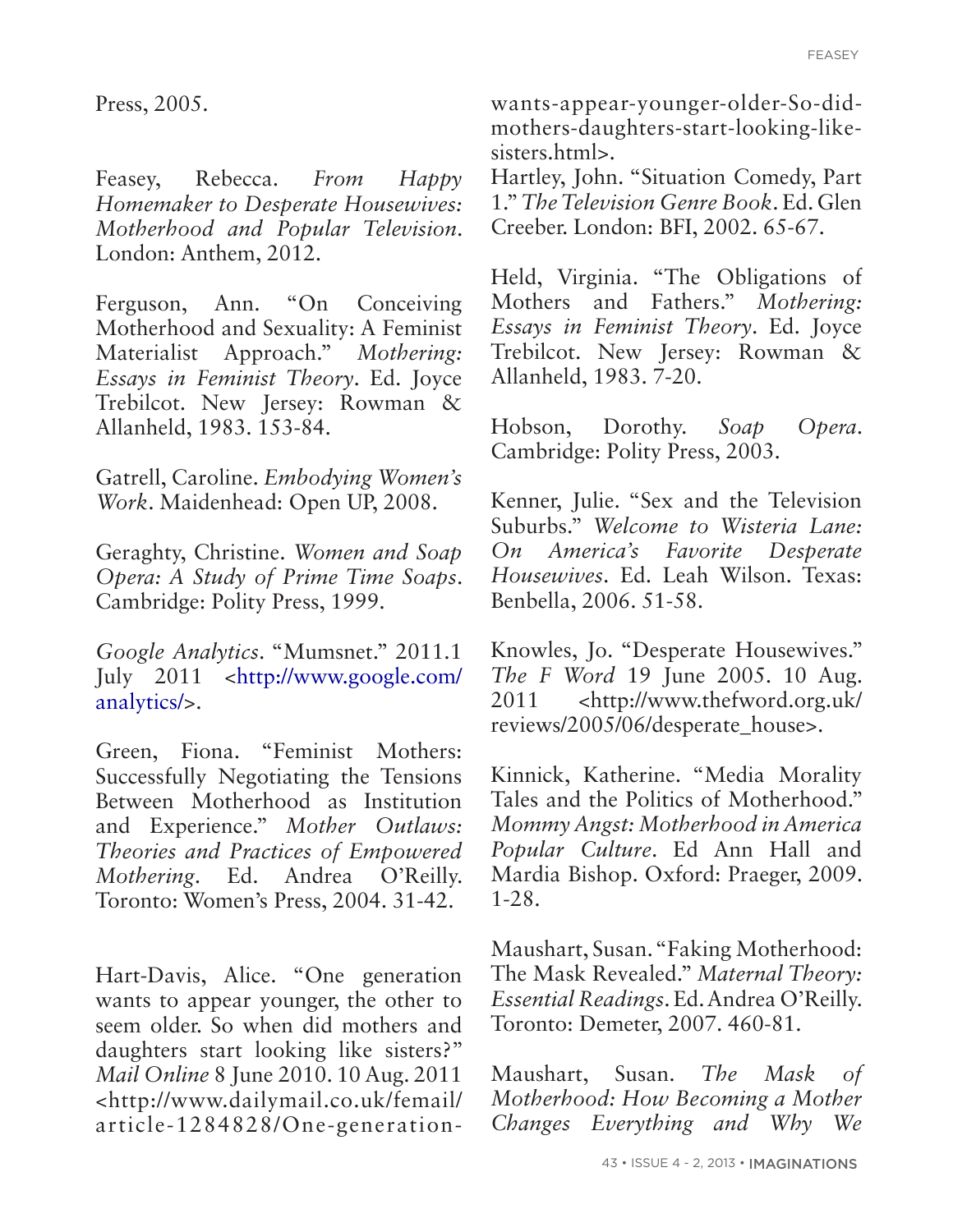*Pretend it Doesn't*. London: Pandora, 1999.

Miller, Tina. *Making Sense of Motherhood: A Narrative Approach*. Cambridge: Cambridge UP, 2005.

Millman, Joyce. "The Parent Trap." *salon.com* 14 Nov. 2000. 10 Aug. 2011 <http://www.salon.com/entertainment/ col/mill/2000/11/14/gilmore\_girls/ index.html>.

Modleski, Tania. "The Search for Tomorrow in Today's Soap Opera: Notes on a Feminine Narrative Form." *Feminist Television Criticism*. 2nd ed. Ed. Charlotte Brunsdon and Lynne Spiegel. Maidenhead: Open UP, 2007. 29-40.

*mumsnet: By parents for parents*. 2012. 5 Jan. 2012 <http://www.mumsnet.  $com/s$ .

"Packed lunch ideas." *mumsnet: By parents for parents* 2 Oct 2013. 23 Sept. 2013 <http://www.mumsnet.com/food/ lunchbox-dos-and-donts>.

O'Reilly, Andrea. Introduction. *From Motherhood to Mothering: The Legacy of Adrienne Rich's Of Woman Born*. Ed. Andrea O'Reilly. New York: State U of New York P, 2004. 1-23.

O'Reilly, Andrea. Introduction. *Mother Outlaws: Theories and Practices of Empowered Mothering*. Ed. Andrea O'Reilly. Toronto: Women's Press, 2004. 1-30.

Pitt, Nicola. "Yummy Mummies: Angelina Jolie and Early 21st Century Representations of Mothering." Paper Presented at *Re-Imagining Sociology*. Melbourne, Australia, 2008.

Plant, Rebecca Jo. *Mom: The Transformation of Motherhood in Modern America*. Chicago: U of Chicago P, 2010.

Reyes, Angelita. "Other Mothers/ Other Mothering." *Demeter* 2012. 5 Jan. 2012 <http://kalamu.posterous. com/pub-call-for-submissions-othermothersother-m>.

Ruddick, Sara. "Preservative Love and Military Destruction: Some Reflections on Mothering and Peace." *Maternal Theory: Essential Readings*. Ed. Andrea O'Reilly. Toronto: Demeter, 2007. 114- 144.

Skipper, Alicia. "Good Girls, Bad Girls, and Motorcycles: Negotiating Feminism." *Gilmore Girls and the Politics of Identity*. Ed. Ritch Calvin. London: McFarland, 2008. 80-95.

Speier, Diane. "Becoming a Mother." *Mother Matters: Motherhood as Discourse and Practice: Essays From the Journal of The Association for Research on Mothering*. Ed. Andrea O'Reilly. Toronto: Association for Research on Mothering, 2004. 141-53.

Sylvester, Sherri. "Teen TV, Reckless or Responsible?" *CNN.com* 29 Apr.1999. 10 Aug. 2011 <http://edition.cnn.com/ SHOWBIZ/TV/9904/29/responsible. teen.tv/>.

Tally, Margaret.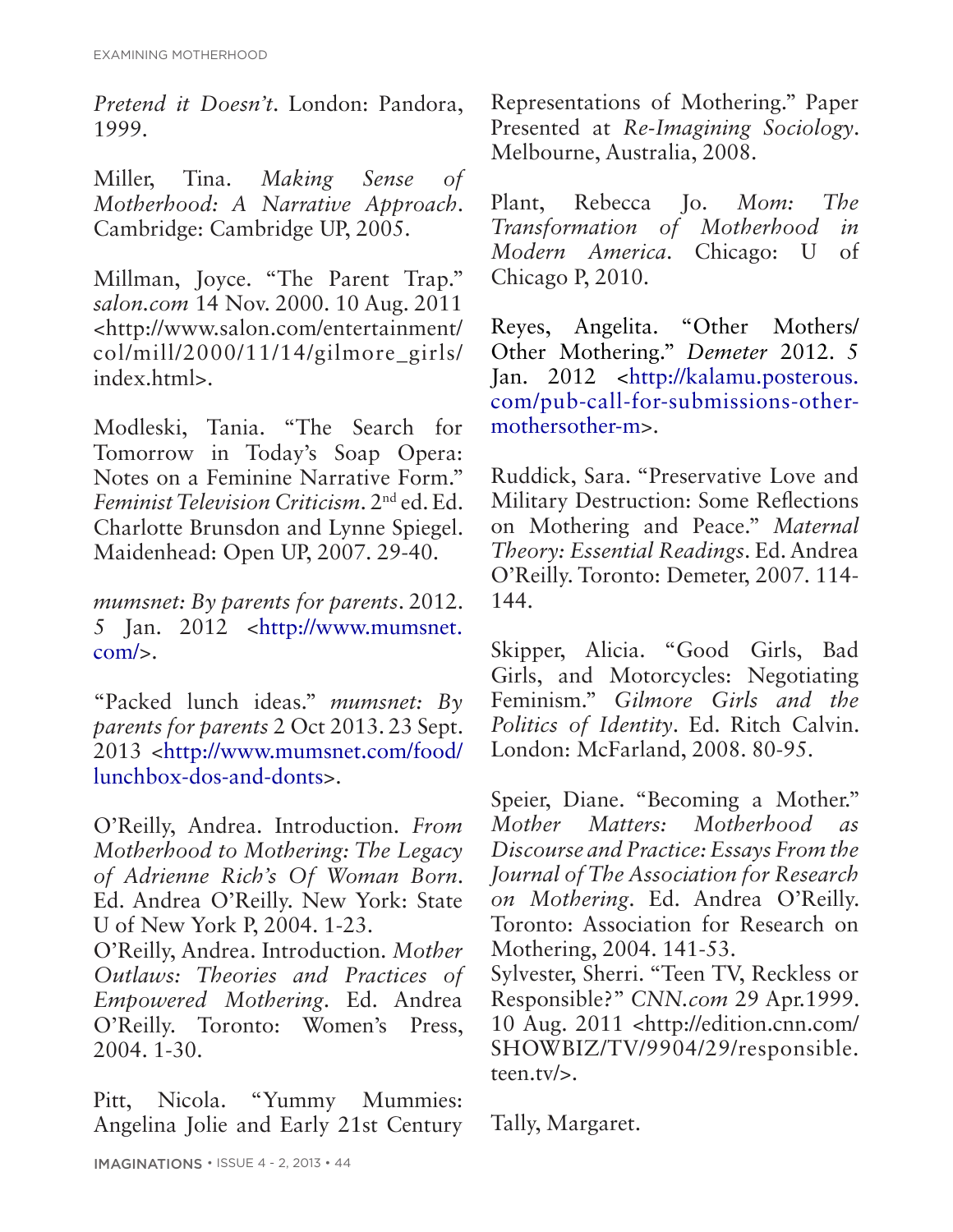"Reality Television and Contemporary Family Life: Make Over Television and the Question of Parenting." Paper Presented at the Annual Meeting of the American Sociological Association, Boston, 2008. 10 Aug. 2011 <http:// www.allacademic.com//meta/p\_mla\_ apa\_research\_citation/2/3/9/2/7/ pages239270/p239270-1.php>.

Thomas, Carol. "The Baby and the Bath Water: Disabled Women and Motherhood in Social Context." *Maternal Theory: Essential Readings*. Ed. Andrea O'Reilly. Toronto: Demeter, 2007. 500-19.

Thorpe, Vanessa. "Big Gender Gap on the Small Screen: Men Outnumber Women on TV Two-to-One." *guardian.co.uk* 6 Mar. 2010. 30 Aug. 2011 <http://www. guardian.co.uk/media/2010/mar/07/ television-men-outnumber-women>.

Thurer, Shari. "The Myths of Motherhood." *Maternal Theory: Essential Readings*. Ed. Andrea O'Reilly. Toronto: Demeter, 2007. 331-44.

Valdivia, Angharad. "Clueless in Hollywood: Single Moms in Contemporary Family Movies." *Journal of Communication Inquiry* 22:3 (1998): 272-92.

Wolf, Naomi. *Misconceptions: Truth, Lies and the Unexpected on the Journey to Motherhood*. London: Vintage, 2002.